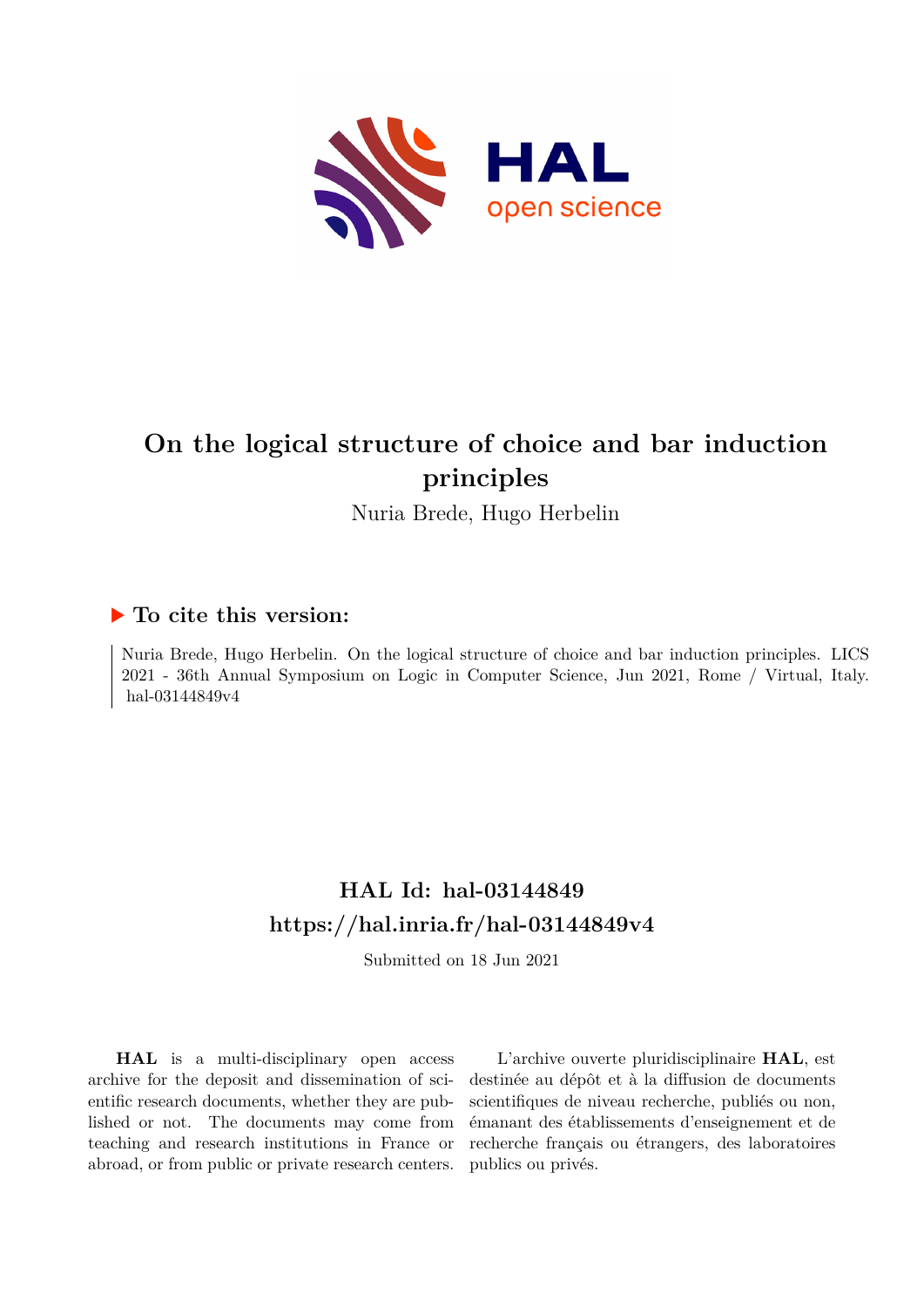# On the logical structure of choice and bar induction principles

(includes an erratum – June 2021)

Nuria Brede

University of Potsdam, Germany

Hugo Herbelin

Inria Paris, Université de Paris, CNRS, IRIF, France

*Abstract*—

We develop an approach to choice principles and their contrapositive bar-induction principles as extensionality schemes connecting an "intensional" or "effective" view of respectively ill- and well-foundedness properties to an "extensional" or "ideal" view of these properties. After classifying and analysing the relations between different intensional definitions of ill-foundedness and well-foundedness, we introduce, for a domain  $A$ , a codomain  $B$ and a "filter"  $T$  on finite approximations of functions from  $A$  to  $B$ , a generalised form **GDC**<sub>ABT</sub> of the axiom of dependent choice and dually a generalised bar induction principle  $GBI_{ABT}$  such that:

**GDC**ABT intuitionistically captures the strength of

- the general axiom of choice expressed as  $\forall a \exists b R(a, b) \Rightarrow$  $\exists \alpha \forall a R(a, \alpha(a))$  when T is a filter that derives point-wise from a relation  $R$  on  $A \times B$  without introducing further constraints,
- the Boolean Prime Filter Theorem / Ultrafilter Theorem if B is the two-element set  $\mathbb B$  (for a constructive definition of prime filter),
- the axiom of dependent choice if  $A = \mathbb{N}$ ,
- Weak Kőnig's Lemma if  $A = \mathbb{N}$  and  $B = \mathbb{B}$  (up to weak classical reasoning).

**GBI**<sub>ABT</sub> intuitionistically captures the strength of

- Gödel's completeness theorem in the form validity implies provability for entailment relations if  $B = \mathbb{B}$  (for a constructive definition of validity),
- bar induction if  $A = \mathbb{N}$ ,
- the Weak Fan Theorem if  $A = \mathbb{N}$  and  $B = \mathbb{B}$ .

Contrastingly, even though **GDC**ABT and **GBI**ABT smoothly capture several variants of choice and bar induction, some instances are inconsistent, e.g. when A is  $\mathbb{B}^{\mathbb{N}}$  and B is N.

#### I. INTRODUCTION

*A. Bar induction, dependent choice and their variants as extensionality principles*

For a domain A, there are different ways to define a wellfounded tree branching over  $A$ . A first possibility is to define it as an inductive object built from leaves and from nodes associating a subtree to each element in A. We will call this definition *intensional*. Using a syntax familiar to functional programming languages or Martin-Löf-style type theory, such intensional trees correspond to inhabitants of an inductive type:

type tree = Leaf | Node of  $(A \rightarrow tree)$ 

A second possibility is a definition which we shall call *extensional* and which is probably more standard in the context of non type-theoretic mathematics. Let  $A^*$  denote the set of finite sequences of elements of A, with  $\langle \rangle$  denoting the empty 978-1-6654-4895-6/21/\$31.00 C 2021 IEEE for what we call intensional and extensional.

sequence and  $u \star a$  the extension of the sequence u with a from  $A$ . Then an extensional tree  $T$  is a downwards-closed predicate over  $A^*$ . Finite sequences  $u \in A^*$  are interpreted as finite paths from the root of a tree and the predicate determines which paths are contained in T. We say that T is *extensionally well-founded* if for all infinite paths  $\alpha$  in  $A^{\mathbb{N}}$ , the path eventually "leaves" the tree, i.e. there is an initial finite prefix u of  $\alpha$  such that  $u$  (as path from the root) is not contained in  $T$ .

The intensional definition is stronger: to any inductivelydefined tree  $t$ , we can associate an extensionally well-founded tree  $T(t)$  by recursion on t as follows:

$$
u \in T(\mathtt{Leaf}) \qquad \triangleq \quad \bot
$$
  

$$
u \in T(\mathtt{Node}(f)) \qquad \triangleq \qquad \vee \frac{u = \langle \rangle}{\exists a \exists u' \, (u = a @ u' \land u' \in T(f(a)))}
$$

where  $a@u$ , a particular case of concatenation  $u'@u$ , prefixes  $u$  with  $a$ . We can then prove by induction on  $t$  that  $\forall \alpha \exists n \neg T(t)(\alpha_{n})$ , where  $\alpha_{n}$  is the restriction of  $\alpha$  to its first  $n$  values.

To reflect that  $T(t)$  is related to t, we can define a realisability relation between  $t$  and  $T$  as follows:

- Leaf *realises*  $T$  if  $\langle \rangle \notin T$
- Node(f) *realises* T if  $\langle \rangle \in T$  and for all a,  $f(a)$  realises  $\lambda u.(a@u \in T)$

Then, we can prove by induction on t that t realises  $T(t)$ .

*Bar induction*, introduced by Brouwer and further analysed e.g. by Kleene and Vesley [21] can be seen as the converse property, namely that any extensionally well-founded  $T$  can be turned into an inductively-defined tree  $t$  that realises  $T$ , so that, at the end, the intensional and extensional definitions of wellfoundedness are equivalent<sup>1</sup>.

At its core, bar induction is the statement " $U$  barred implies U inductively barred" for U a predicate on  $A^*$ . As studied e.g. in Howard and Kreisel  $[16]$ , when used on a negated predicate  $\neg T$ , this reduces to "T extensionally well-founded implies T inductively well-founded", where T *inductively wellfounded* abbreviates "T inductively well-founded at  $\langle \rangle$ ", where T *inductively well-founded* at u is itself defined by the following clauses:

- if  $u \notin T$  then T is inductively well-founded at u
- if, for all a, T is inductively well-founded at  $u \star a$ , then T is inductively well-founded at  $u$

<sup>&</sup>lt;sup>1</sup>Kleene and Vesley  $\lceil 21 \rceil$  used respectively the terms "inductive" and "explicit"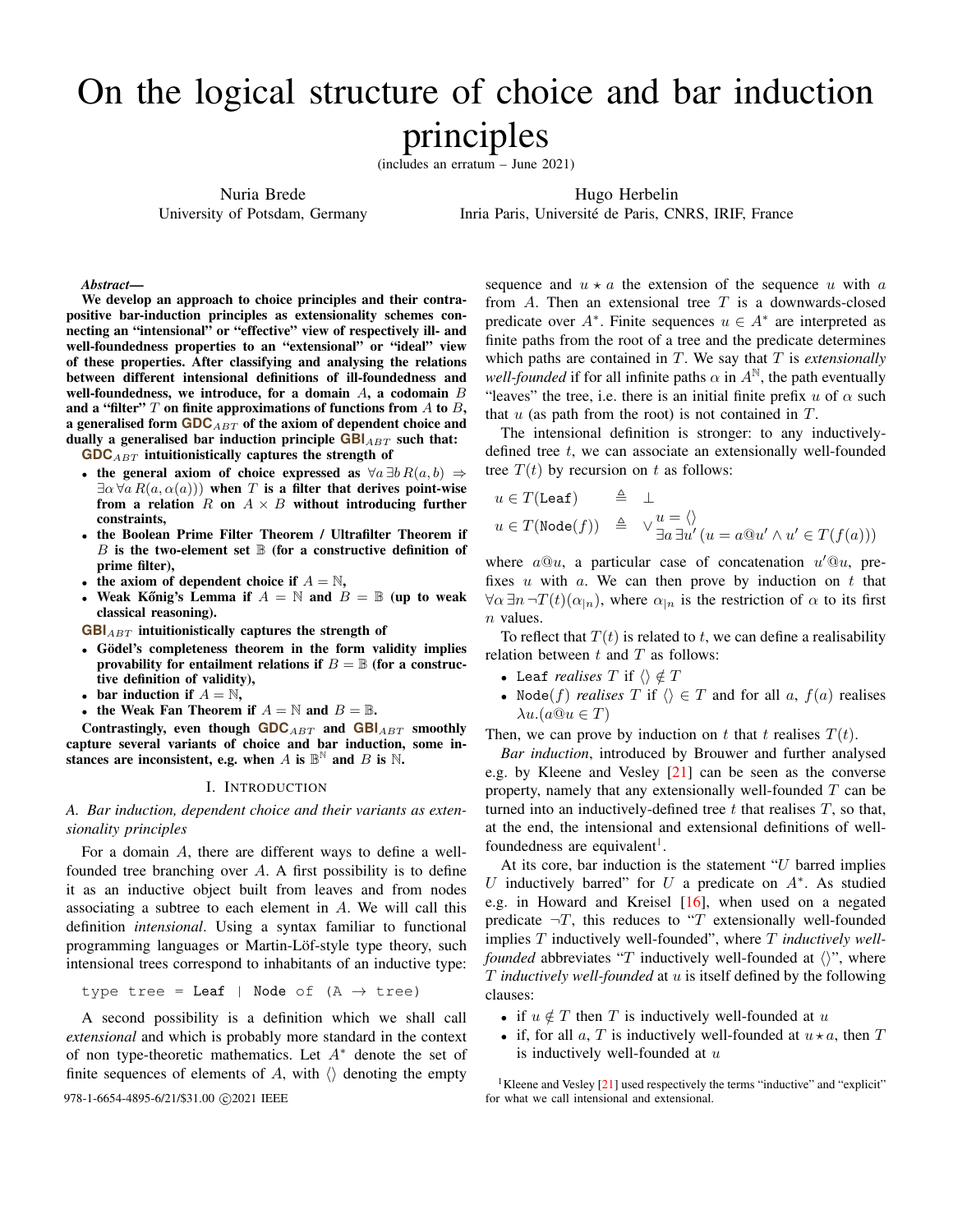Then, it can be proved that  $T$  inductively well-founded at  $u$ is itself not different from the existence of an intensional tree t (hidden in the structure of any proof of inductive wellfoundedness) such that t realises  $\lambda u'.T(u@u')$ . This justifies our claim that bar induction is at the end a way to produce an intensionally well-founded tree from an extensionally wellfounded one.

Now, if bar induction can be considered as an extensionality principle, it should be the same for its contrapositive which is logically equivalent to the *axiom of dependent choice*. This means that it should eventually be possible to rephrase the axiom of dependent choice as a principle asserting that, if a tree is *coinductively ill-founded*, then it is *extensionally ill-founded* (i.e. an infinite branch can be found). We will investigate this direction in Section  $II$ , together with precise relations between these principles and their restriction on finitely-branching trees, namely *Kőnig's Lemma*<sup>2</sup> and the *Fan Theorem*, introducing a systematic terminology to characterise and compare these different variants.

Note in passing that the approach to consider bar induction and choice principles as extensional principles is consistent with the methodology developed e.g. by Coquand and Lombardi: to avoid the necessity of choice or bar induction axioms, mathematical theorems are restated using the (co-)inductivelydefined notions of well- and ill-foundedness rather than the extensional notions [9], [10].

#### *B. Weak K ˝onig's Lemma at the intersection of Boolean Prime Filter Theorem and Dependent Choice*

We know from classical reverse mathematics of the subsystems of second order arithmetic [29] that the binary form of Kőnig's lemma, namely *Weak Kőnig's Lemma* (WKL) has the strength of *Gödel's completeness theorem* (for a countable language). Classical reverse mathematics of the axiom of choice and its variants in set theory  $[14]$ ,  $[27]$ ,  $[20]$ ,  $[11]$  also tells that Gödel's completeness theorem has the strength of the *Boolean Prime Filter Theorem* (for a language of arbitrary cardinal). This suggests that the Boolean Prime Filter Theorem is the "natural" generalisation of WKL from countable to arbitrary cardinals.

On the other side, Weak Kőnig's Lemma is a consequence<sup>3</sup> of the axiom of Dependent Choice, the same way as its contrapositive, the Weak Fan Theorem, is an instance of Bar Induction, itself related to the contrapositive of the axiom of Dependent Choice. This suggests that there is common principle which subsumes both the Axiom of Dependent Choice and the Boolean Prime Filter Theorem with Weak Kőnig's Lemma at their intersection.

Such a principle is stated in Section III where it is shown that the ill-founded version indeed generalises the axiom of Dependent Choice and the well-founded version generalises Bar Induction. In the same section, we also show that one of the instance of the ill-founded version captures the general Axiom

TABLE I SUMMARY OF LOGICAL CORRESPONDENCES

| ref.  | ill-foundedness-style                                             | well-foundedness-style                             |
|-------|-------------------------------------------------------------------|----------------------------------------------------|
|       | T branching from $\mathbb N$ over arbitrary B                     |                                                    |
| Th. 5 | $\mathsf{GDC}_{\mathbb{N}BT}=\mathsf{DC}_{BT}^{productive}$       | $\text{GBI}_{\text{N}BT}$ = $\text{BI}_{BT}^{ind}$ |
| Th.1  | $=$ DC <sup>spread</sup>                                          | $=$ Bl $_{BT}^{baricated}$                         |
| Th.3  | $=$ DC <sub>B</sub> <sub>B<sub>bo</sub></sub>                     |                                                    |
|       | T branching from $\mathbb N$ over non-empty finite $B$            |                                                    |
| Th. 6 | $\mathsf{GDC}_{\mathbb{N}BT}=\mathsf{KL}_{BT}^{productive}$       | $GBI_{\mathbb{N}BT}$ = $FT_{BT}^{ind}$             |
|       | $=$ KL <sup>spread</sup>                                          | $=$ $FTBT bar raded$                               |
|       | $=_{{co-intuit}}}$ KL <sub>BT</sub>                               | $=$ <sub>intuit.</sub> FT $_{BT}^{uniform}$        |
|       | $=_{co-intuit.}$ KL <sup>staged</sup>                             | $=$ <sub>intuit.</sub> FT <sup>staged</sup>        |
|       | functions from $\mathbb N$ to arbitrary $B$                       |                                                    |
| Th.4  | $\mathsf{GDC}_{\mathbb{N} BR_\top} = \mathsf{CC}_{BR}$            |                                                    |
|       | functions from arbitrary $A$ to arbitrary $B$                     |                                                    |
| Th. 7 | $GDC_{ABR_{\top}} = AC_{ABR}$                                     |                                                    |
|       | binary branching from arbitrary A                                 |                                                    |
| Th. 8 | $GDC_{ABTC} = ComplA-(T)$                                         | $GBI_{ABT} = ComplA+(T)$                           |
| Th. 9 | $GDC_{A\mathbb{B}\mathcal{T}^C} = BPF_{Free(A)}(F_{\mathcal{T}})$ |                                                    |

of Choice, but that, in its full generality, the new principle is actually inconsistent.

Section IV is devoted to show that the Boolean Prime Filter Theorem is an instance of the generalised axiom of Dependent Choice. In particular, this highlights that the notions of *ideal* and *filter* generalise the notion of a binary tree where the prefix order between paths of the tree is replaced by an inclusion order between non-sequentially-ordered paths now seen as finite approximations of a function from  $\mathbb N$  to the two-element set  $\mathbb B$ .

#### *C. Methodology and summary*

For our investigations to apply both to classical and to intuitionistic mathematics, we carefully distinguish between the choice axioms (seen as ill-foundedness extensionality schemes) and bar induction schemes (seen as well-foundedness extensionality schemes).

All in all, the correspondences we obtain are summarised in Table I where the definitions of the different notions can be found in the respective sections of the paper.

#### II. THE LOGICAL STRUCTURE OF DEPENDENT CHOICE AND BAR INDUCTION PRINCIPLES

#### *A. Metatheory*

We place ourselves in a metatheory capable to express arithmetic statements. In addition to the type  $\mathbb N$  of natural numbers together with induction and recursion, we assume the following constructions to be available:

• The type  $\mathbb B$  of Boolean values 0 and 1 together with a mechanism of definition by case analysis. It shall be

 $2$ The spelling König's Lemma is also common. We respect here the original Hungarian spelling of the author's name.

 $3$ Note that Kőnig's Lemma is a theorem of set theory and that we need to place ourselves in a sufficiently weak metatheory, e.g.  $RCA<sub>0</sub>$ , to state this result.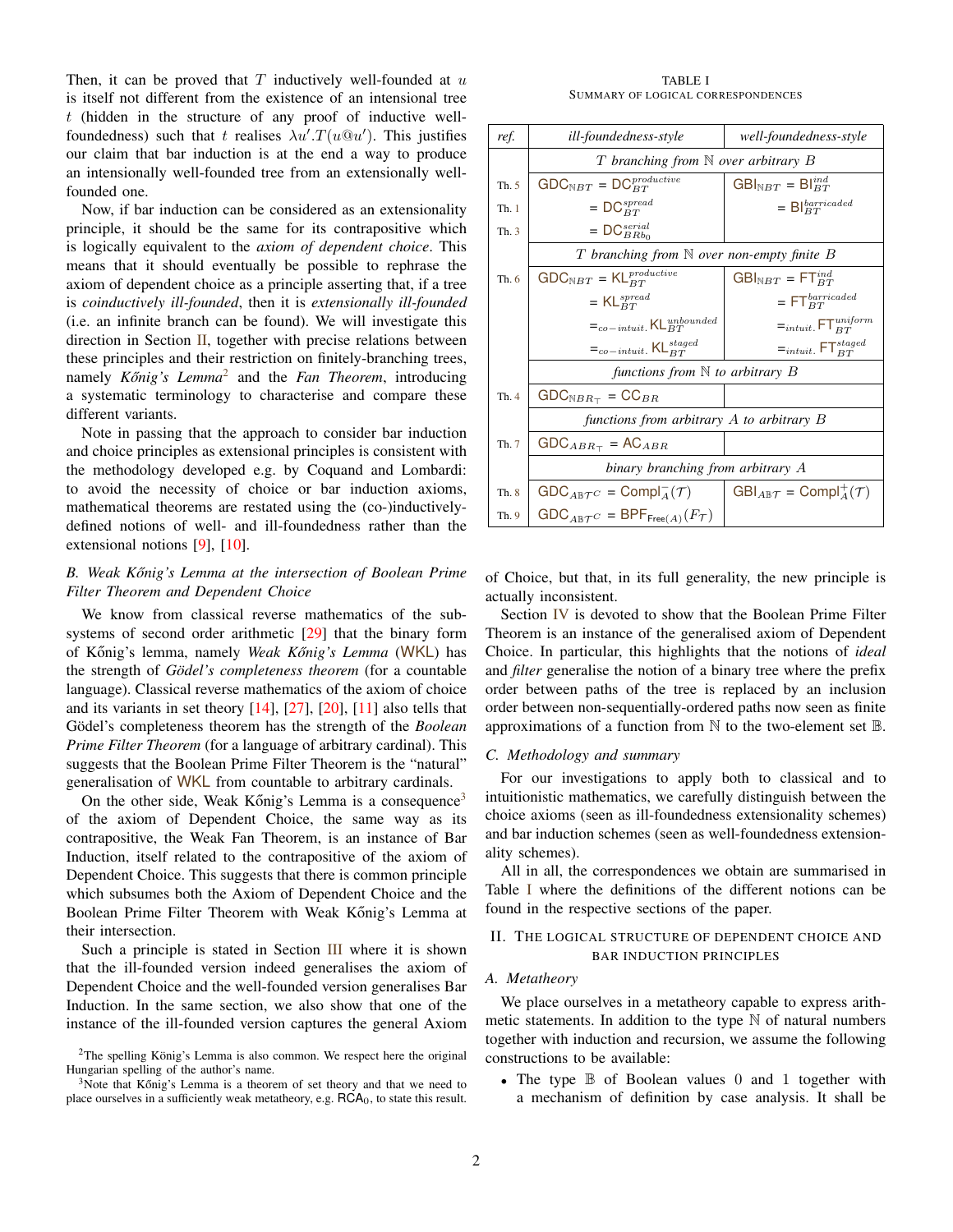convenient to allow the definition of propositions by case analysis as in if b then  $P$  else  $Q$ , whose logical meaning shall be equivalent to  $(b = 1 \land P) \lor (b = 0 \land Q)$ .

• For any type A, the type  $A^*$  of finite sequences over A whose elements shall generally be ranged over by the letters  $u, v, w$ ... We write  $\langle \rangle$  for the empty sequence and  $u \star a$  for the extension of sequence u with element a. We write |u| for the length of u and  $u(n)$  for the  $n<sup>th</sup>$  element of u when  $n < |u|$ . We write  $v@u$  for the concatenation of v and u. We write  $u \leq_s v$  to mean that u is an initial prefix of  $v$ . This is inductively defined by:

$$
\frac{u \leq_s v}{u \leq_s v \star a}
$$

We shall also support case analysis over finite sequences under the form of a case operator.

- For any two types A and B, the type  $A \rightarrow B$  of functions from A to B. Functions can be built by  $\lambda$ -abstraction as in  $\lambda x. t$  for x in A and t in B and used by application as in  $t(u)$  for t in  $A \rightarrow B$  and u in A. To get closer to the traditional notations, we shall also abbreviate  $t(u_1) \dots (u_n)$ into  $t(u_1, \ldots, u_n)$ .
- A type Prop reifying the propositions as a type. The type  $A \rightarrow$  Prop shall then represent the type of predicates over A. We shall allow predicates to be defined inductively (smallest fixpoint) or coinductively (greatest fixpoint), using respectively the  $\mu$  and  $\nu$  notations.
- For any type  $A$  and predicate  $P$  over  $A$ , the subset  ${a : A | P(a)}$  of elements of A satisfying P.

This is a language for higher-order arithmetic but in practice, we shall need quantification just over functions and predicates of (apparent) rank 1 (i.e. of the form  $A_1 \rightarrow \ldots \rightarrow A_n \rightarrow A$ or  $A_1 \rightarrow \ldots \rightarrow A_n \rightarrow$  Prop with no arrow types in A and the  $A_i$ ). We however also allow arbitrary type constants to occur, so we can think of our effective metatheory as a second-order arithmetic generic over arbitrary more complex types. In practise, our metatheory could typically be the image of arithmetic in set theory or in an impredicative type theory. We will in any case use the notation  $a \in A$  to mean that a has type  $A$  when  $A$  is a type, which, if in set theory, will become a belongs to the set A.

The metatheory can be thought as classical, i.e. associated to a classical reading of connectives but in practice, unless stated otherwise, most statements will have proofs compatible with a linear, intuitionistic or co-intuitionistic reading of connectives too. Using linear logic as a reference for the semantics of connectives [13],  $A \Rightarrow B$ ,  $\forall a \, Q$ ,  $A \lor B$ ,  $\exists a \, Q$ ,  $\neg A$  have respectively to be read linearly as  $P \multimap Q$ ,  $\& {}_a Q$ ,  $A \oplus B$ ,  $\bigoplus_a Q$  and the logical dual  $A^{\perp}$  of A, while  $A \wedge B$  has to be read  $A \otimes B$  when used as the dual of  $A \Rightarrow B^{\perp}$  and  $A \& B$ when used as the dual of  $A^{\perp} \vee B^{\perp}$ . An intuitionistic reading will add a "!" (of-course connective of linear logic) in front of negative connectives while a co-intuitionistic reading will add a "?" (why-not connective of linear logic) in front of positive connectives.

#### *B. Infinite sequences*

We write  $A^{\mathbb{N}}$  for the infinite (countable) sequences of elements of A. There are different ways to represent such an infinite sequence:

- We can represent it as a function, i.e. as a functional object of type  $\mathbb{N} \to A$ .
- We can represent it as a total functional relation, i.e. as a relation R of type  $\mathbb{N} \to A \to$  Prop such that  $\forall n \exists ! a R(n, a).$
- Additionally, when  $A$  is  $\mathbb{B}$ , an extra possible representation is as a predicate  $P$  over  $N$  with intended meaning 1 if  $P(n)$  holds and 0 if  $\neg P(n)$  holds (and unknown meaning otherwise).

The representation as a functional relation is weaker in the sense that a function  $\alpha$  induces a functional relation  $\lambda n$ .  $\lambda a$ .  $\alpha(n) = a$ but the converse requires the axiom of unique choice. In the sequel, we will use the notation  $\alpha(n) = a$  and  $\alpha(n) \triangleq a$  to mean different things depending on the representation chosen for  $\mathbb{N} \to B$ .

In the first case,  $\alpha(n) = a$  means  $\alpha(n) = A$  a where  $= A$ is the equality on A. Similarly,  $\alpha(n) \triangleq a$  defines the function  $\alpha \triangleq \lambda n$ . a.

In the second case,  $\alpha(n) = a$  however means  $\alpha(n, a)$  and  $\alpha(n) \triangleq a$  defines the functional relation  $\alpha \triangleq \lambda(n, a')$ .  $(a' = a)$ where  $n$  can occur in  $a$ .

When  $A$  is  $B$ , the representation as a predicate  $P$  is even weaker in the sense that a functional relation  $R$  induces a predicate  $\lambda n. R(n, 1)$  but the converse requires classical reasoning. We can easily turn a predicate  $P$  into a relation  $\lambda n$ .  $\lambda b$ . (if b then  $P(n)$  else  $\neg P(n)$ ) but proving  $\forall n \exists ! b$  (if b then  $P(n)$  else  $\neg P(n)$ ) requires a call to excludedmiddle on  $P(n)$ .

When A is B and  $\alpha$  is a predicate, we define  $\alpha(n)=1$  as  $\alpha(n)$ and  $\alpha(n)$  = 0 as  $\neg \alpha(n)$ . Technically, this means seeing  $\alpha(n)$  = b as a notation for "if b then  $\alpha(n)$  else  $\neg \alpha(n)$ ". Similarly,  $\alpha(n) \triangleq b$  defines  $\alpha \triangleq \lambda n$ . (if b then  $\top$  else  $\bot$ ).

In particular, this means that *all choice and bar induction statements of this paper* have two readings of a different logical strength (depending on the validity of the axiom of unique choice in the metatheory), or even three readings (depending on the validity of the axiom of unique choice *and* of classical reasoning) when the codomain of the function mentioned in the theorems is B.

If  $\alpha \in A^{\mathbb{N}}$ , we write  $u \prec_s \alpha$  to mean that u is an initial prefix of  $f$ . This is defined inductively by the following clauses:

$$
\frac{u \prec_s \alpha \qquad \alpha(|u|) = a}{u \star a \prec_s \alpha}
$$

If  $a \in A$  and  $\alpha \in A^{\mathbb{N}}$ , we write  $a@ \alpha$  for the sequence  $\beta$ defined by  $\beta(0) \triangleq a$  and  $\beta(n+1) \triangleq \alpha(n)$ .

We have the following easy property:

 $\frac{1}{\langle \rangle}$ 

*Proposition 1:* If  $u \prec_s \alpha$  then  $a@u \prec_s a@ \alpha$ .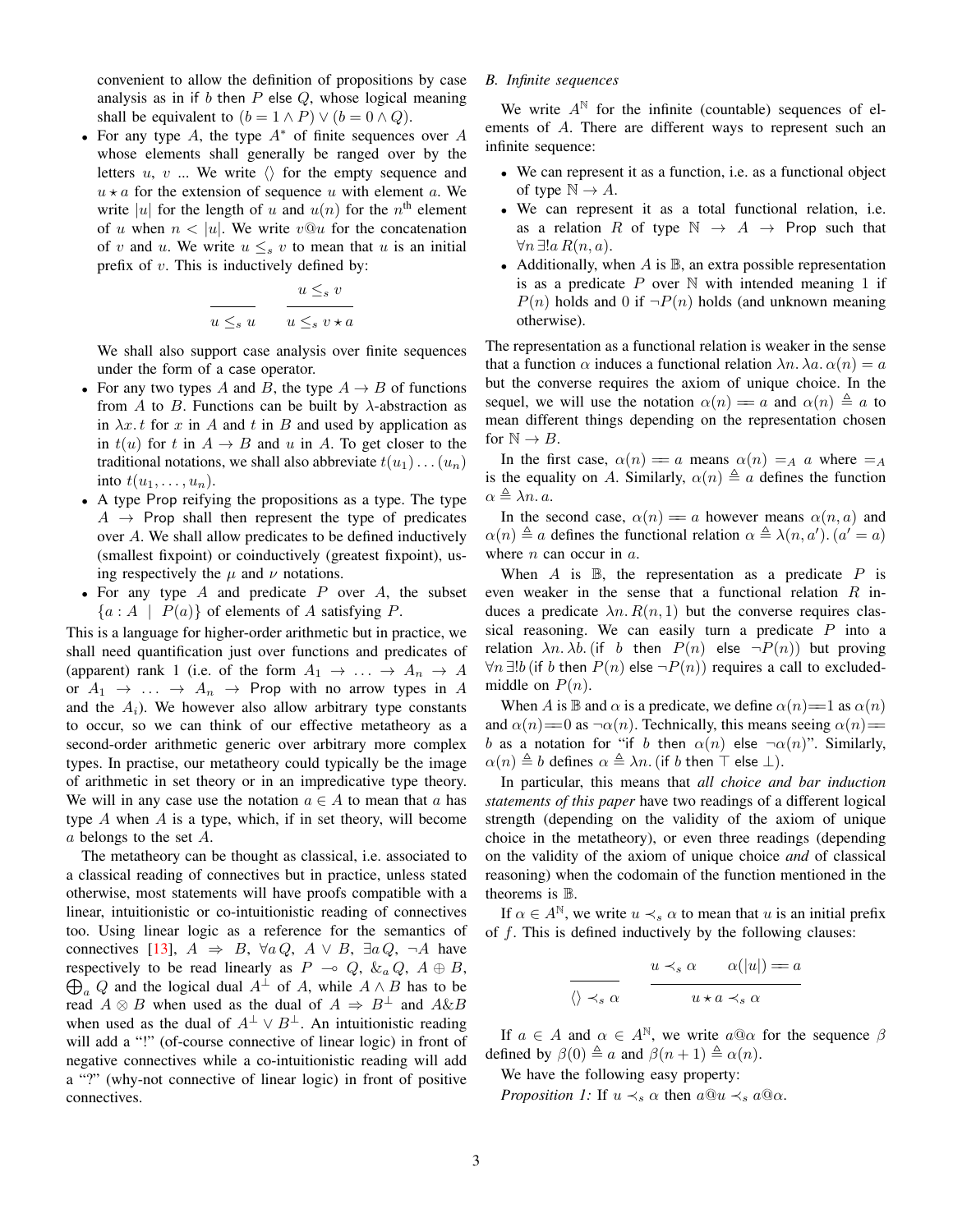| TABLE II                                              |  |  |
|-------------------------------------------------------|--|--|
| LOGICALLY EQUIVALENT DUAL CONCEPTS ON DUAL PREDICATES |  |  |

| $T$ is a tree                                                 | $T$ is monotone                                               |
|---------------------------------------------------------------|---------------------------------------------------------------|
| (closure under restriction)                                   | (closure under extension)                                     |
| $\forall u \forall a \ (u \star a \in T \Rightarrow u \in T)$ | $\forall u \forall a \ (u \in T \Rightarrow u \star a \in T)$ |

TABLE III LOGICALLY OPPOSITE CLOSURE OPERATORS ON DUAL PREDICATES

| downwards arborification of $T$                            | upwards monotonisation of $T$                                |
|------------------------------------------------------------|--------------------------------------------------------------|
| $(\downarrow^{-}T)$                                        | $(\uparrow^+ T)$                                             |
| $\lambda u. \forall u' (u' \leq_s u \Rightarrow u' \in T)$ | $\lambda u. \exists u' (u' \leq_s u \wedge u' \in T)$        |
| upwards arborification of $T$                              | downwards monotonisation of $T$                              |
| $(\uparrow \neg T)$                                        | $(\perp^+ T)$                                                |
| $\lambda u. \exists u' \ (u \leq_s u' \land u' \in T)$     | $\lambda u. \forall u' \ (u \leq_s u' \Rightarrow u' \in T)$ |

#### *C. Trees and monotone predicates*

Let B be a type and T be a predicate on  $B^*$ . We overload the notation  $u \in T$  to mean that T holds on  $u \in B^*$ . We say that  $T$  is finitely-branching if  $B$  is in bijection with a non-empty bounded subset of  $\mathbb N$  (i.e. to  $\{n : \mathbb N \mid n \leq p\}$  for some p).

We say that T is a *tree* if it is closed under restriction, and, dually, that T is *monotone* if it is closed under extension (the formal definitions are given in Table  $II$ ). Classically, we have T monotone iff  $\neg T$  is a tree, and, dually,  $\neg T$  monotone iff  $T$  is a tree. In particular, another way to describe a tree is as an antimonotone predicate<sup>4</sup>. It is convenient for the underlying intuition to restrict oneself to predicates which are trees, or which are monotone, even if it does not always matter in practice. When it matters, a predicate is turned into a tree either by discarding sequences not connected to the root or by completing it with missing sequences from the root: these are respectively the *downwards arborification* ↓ <sup>−</sup> T and *upwards arborification*  $\uparrow$  T of a predicate, as shown in Table III. We dually write ↑ <sup>+</sup> T and ↓ <sup>+</sup> T for the *upwards monotonisation* and *downwards monotonisation* of T. Arborification and monotonisation are idempotent. We shall in general look for minimal definitions of the concept involved in the paper, and thus consider arbitrary predicates as much as possible, turning them into trees or monotone predicates only when needed to give sense to the definitions.

#### *D. Well-foundedness and ill-foundedness properties*

We list properties on predicates which are relevant for stating ill-foundedness axioms (i.e. choice axioms), and their dual wellfoundedness axioms (i.e. bar induction axioms). Duality can be understood both under a classical or linear interpretation of the connectives, where the predicate  $T$  in one column is supposed to be dual of the predicate  $T$  occurring in the other column (dual predicates if in linear logic, negated predicates if in classical logic). Table IV details properties which differ by contraposition and are thus logically equivalent (in classical and linear logic). On the other side, tables V and VI detail properties which are logically opposite.

TABLE IV BASIC LOGICALLY EQUIVALENT DUAL PROPERTIES ON DUAL PREDICATES

| T is progressing at $u$ (*)                          | $T$ is hereditary at $u$                          |
|------------------------------------------------------|---------------------------------------------------|
| $u \in T \Rightarrow (\exists a \, u \star a \in T)$ | $(\forall a u \star a \in T) \Rightarrow u \in T$ |
| $T$ is progressing $(*)$                             | $T$ is hereditary                                 |
| $\forall u$ ( <i>T</i> is progressing at <i>u</i> )  | $\forall u$ (T is hereditary at u)                |

We indicated with (\*) concepts for which we did not find an existing terminology in the literature. Thus, the terminology is ours. Also, what we called *staged infinite* is often simply called *infinite*. We used *staged infinite* to make explicit the difference from a definition based on the presence of an infinite number of nodes. Thereby we also obtain a symmetry with the notion of *staged barred*. What we call *having an infinite branch* could alternatively be called *ill-founded*, or *having a choice function*. In particular, the terminology *having an infinite branch* applies here to any predicate and is not restricted to trees. Note that *well-founded* in the standard meaning is the same as *barred* for the dual predicate. In particular, when opposing ill-foundedness and well-foundedness, we adopt a bias towards the tree view, i.e. towards the left column. We have the following:

*Proposition 2:* If T is a tree, then having unbounded paths is equivalent to being staged infinite. Dually, if  $T$  is monotone, being a uniform bar is equivalent to being staged barred.

TABLE V LOGICALLY OPPOSITE DUAL CONCEPTS ON DUAL PREDICATES

| ill-foundedness properties                                                 | well-foundedness properties                                          |  |
|----------------------------------------------------------------------------|----------------------------------------------------------------------|--|
| closure operators                                                          |                                                                      |  |
| pruning of $T$                                                             | hereditary closure of $T$                                            |  |
| $\nu X.\lambda u.\ (u \in T \wedge \exists a \, u \star a \in X)$          | $\mu X. \lambda u. (u \in T \vee \forall a u \star a \in X)$         |  |
| intensional concepts                                                       |                                                                      |  |
| $T$ is a spread                                                            | $T$ is barricaded $(*)$                                              |  |
| $\langle \rangle \in T \wedge T$ progressing                               | T hereditary $\Rightarrow \langle \rangle \in T$                     |  |
| $T$ is productive                                                          | $T$ is inductively barred                                            |  |
| $\langle \rangle \in$ pruning of T                                         | $\langle \rangle \in$ hereditary closure of T                        |  |
| intensional concepts relevant for the finite case                          |                                                                      |  |
| T has unbounded paths                                                      | $T$ is uniformly barred                                              |  |
| $\forall n \exists u \left(  u  = n \wedge u \in \downarrow^{-} T \right)$ | $\exists n \forall u ( u  = n \Rightarrow u \in \uparrow^{\perp} T)$ |  |
| $T$ is staged infinite                                                     | $T$ is staged barred $(*)$                                           |  |
| $\forall n \exists u ( u  = n \land u \in T)$                              | $\exists n \forall u ( u  = n \Rightarrow u \in T)$                  |  |
| extensional concepts                                                       |                                                                      |  |
| $T$ has an infinite branch                                                 | $T$ is barred                                                        |  |
| $\exists \alpha \forall u \ (u \prec_s \alpha \Rightarrow u \in T)$        | $\forall \alpha \exists u \, (u \prec_s \alpha \land u \in T)$       |  |

<sup>&</sup>lt;sup>4</sup>From a categorical perspective, a tree is a contravariantly functorial predicate over the preorder generated by  $u \leq_s v$ , while a monotone predicate is covariantly functorial.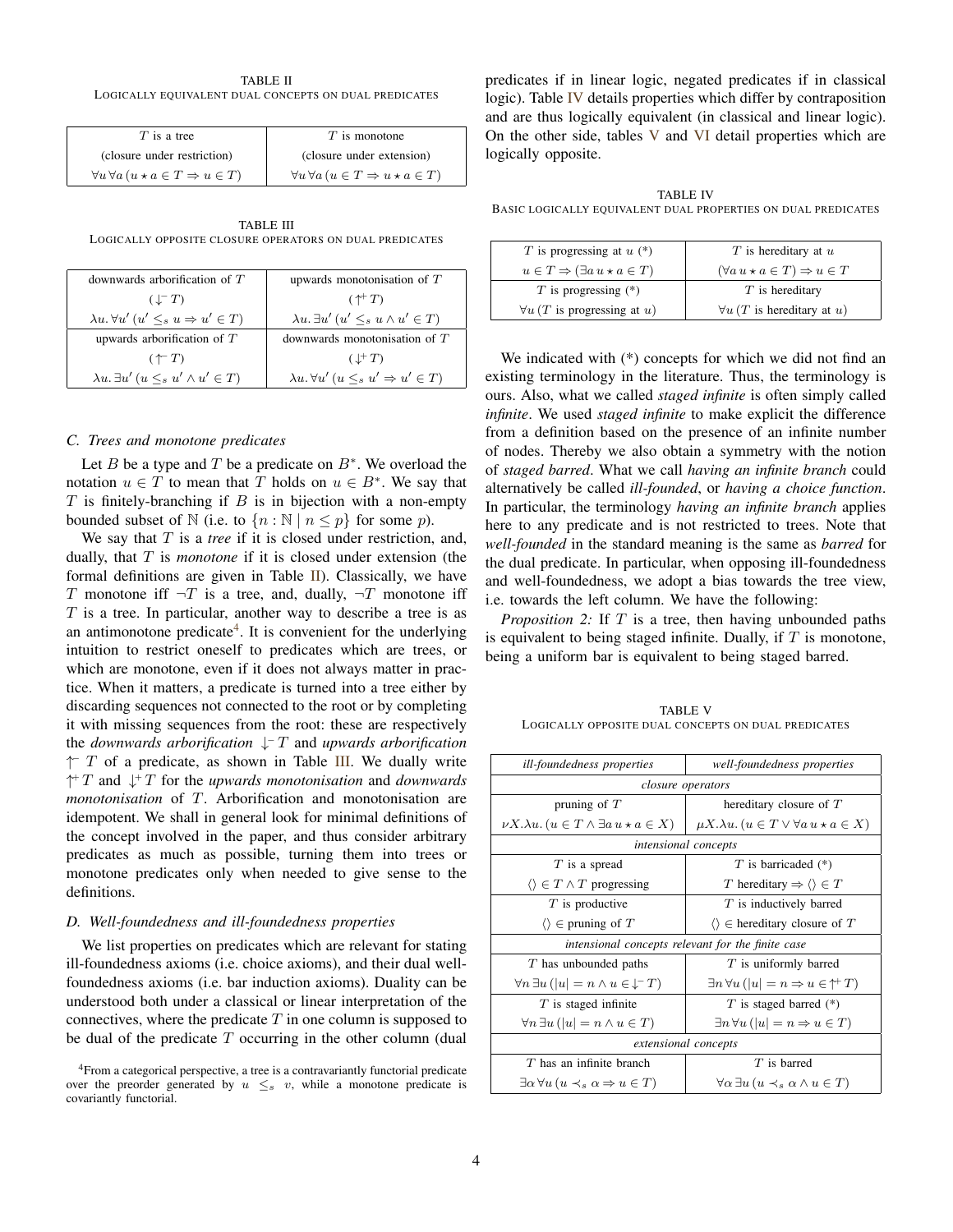TABLE VI USEFUL RELATIVISATION OF SOME OF THE CONCEPTS OF TABLE V

| ill-foundedness-style                                                         | well-foundedness-style                                                |  |
|-------------------------------------------------------------------------------|-----------------------------------------------------------------------|--|
| relativised intensional concepts                                              |                                                                       |  |
| $T$ is productive from $u$                                                    | $T$ is inductively barred from $u$                                    |  |
| $u \in$ pruning of T                                                          | $u \in$ hereditary closure of T                                       |  |
| relativised intensional concepts relevant for the finite case                 |                                                                       |  |
| $T$ has unbounded paths from $u$                                              | $T$ is uniformly barred from $u$                                      |  |
| $\forall n \exists u' ( u'  = n \wedge u @ u' \in \downarrow^{\mathsf{T}} T)$ | $\exists n \forall u' ( u'  = n \Rightarrow u @ u' \in \uparrow^+ T)$ |  |
| extensional concepts                                                          |                                                                       |  |
| $T$ has an infinite branch from $u$                                           | $T$ is barred from $u$                                                |  |
| $\exists \alpha \forall u' (u' \prec_s \alpha \Rightarrow u @ u' \in T)$      | $\forall \alpha \exists u' (u' \prec_s \alpha \wedge u @ u' \in T)$   |  |

PROOF: Because trees and monotone predicates are invariant under arborification and monotonisation.

As a consequence, it is common to use the notion of staged infinite, which is simpler to formulate, when we know that  $T$ is a tree. Otherwise, if  $T$  is an arbitrary predicate which is not necessarily a tree, there is no particular interest in using the notion of staged infinite. Similarly, staged barred is a simpler way to state uniformly barred when  $T$  is monotone, i.e., conversely, uniform bar is the expected refinement of staged barred when  $T$  is not known to be monotone.

A *progressing* T may be *productive at*  $\langle \rangle$  without being productive at all  $u \in T$ , so we may need to *prune* T to extract from it a *spread*. Dually, not all *barricaded* predicates are *inductive bars at* all u but we can saturate them into inductive bars, by taking the *hereditary closure*. We make this formal in the following proposition:

*Proposition 3:* If T is productive then its pruning is a spread. Dually, if  $T$  is barricaded then its hereditary closure is an inductive bar.

PROOF: That  $\langle \rangle$  is in the pruning of T is direct from T productive. That the pruning of  $T$  is progressing on all  $u$  is also direct by construction of the pruning. The other part of the statement is by duality.

Conversely, by coinduction, the pruning of any progressing predicate  $T$  contains  $T$  and dually, induction shows that the hereditary closure of an hereditary predicate  $T$  is included in T. Thus, we have:

*Proposition 4:* T spread implies T productive, and, dually, T inductively barred implies  $T$  barricaded.

We can then relate productive and spread, as well as inductive bar and barricaded as follows:

*Proposition 5:* T is productive iff there exists  $U \subseteq T$  which is a spread. Dually, T is an inductive bar iff all  $U \supseteq T$  is barricaded.

PROOF: By duality, it is enough to prove the first equivalence. From left to right, we use Prop. 3, observing that the pruning of  $T$  is included in  $T$ . From right to left, a spread is productive and a coinduction suffices to prove that inclusion preserves productivity.

On the other side, having unbounded paths is equivalent to being a spread or to being productive only when  $T$  is finitelybranching. Similarly for being uniformly barred compared to being an inductive bar or being barricaded. Moreover, none of the equivalences hold linearly. The second one requires intuitionistic logic, i.e. requires the ability to use an hypothesis several times while the first one, dually, requires a bit of classical reasoning<sup>5</sup>.

For S being a class of formulae and P and Q ranging over  $S$ , let  $D_S$  be the principle  $\forall xy (P(x) \vee Q(y))) \Rightarrow (\forall x P(x)) \vee$  $(\forall y \, Q(y))$ . Dually, let  $C_S$  be  $(\exists x \, P(x)) \land (\exists y \, Q(y)) \Rightarrow$  $\exists x \exists y \, (P(x) \land Q(y)).$ 

*Proposition 6:* If *B* is non-empty finite, then productive is equivalent to having unbounded paths and being an inductive bar is equivalent to uniformly barred. The first statement holds in a logic where  $D<sub>S</sub>$  holds and the second in a logic where  $C<sub>S</sub>$  holds, for S a class of formulae containing arithmetical existential quantification over T.

PROOF: Relying on duality, we only prove the first statement. Based on our definition of finite, we also assume without loss of generality that  $B$  is  $\mathbb B$ . Our proof relies on an argument found in  $[3]$ ,  $[18]$  and proceeds by proving more generally that T is productive from  $u$  iff  $T$  has unbounded paths from  $u$ .

From left to right, we reason by induction on  $n$ . If  $n$  is 0 this is direct from T productive by defining  $u' \triangleq \langle \rangle$ . Otherwise, by  $T$  productive from  $u$ , we get  $a$  such that  $T$  is productive from  $u \star a$ , obtaining by induction u' of length  $n-1$  such that  $(u \star a) @ u' = u @ (a @ u') \in \downarrow^{\perp} T$ , showing that  $a @ u'$  is the expected sequence of length  $n$ .

From right to left, we reason coinductively. To prove that  $u \in T$ , we take a path of length 0. Then, in order to apply the coinduction hypothesis and prove the coinductive part, we prove that there is b such that T has unbounded paths from  $u \star b$ . By  $D<sub>S</sub>$ , it is enough to prove that for all  $n<sub>0</sub>$  and  $n<sub>1</sub>$ , there is a path  $u_0$  of length  $n_0$  and a path  $u_1$  of length  $n_1$  such that either  $(u\star 0)@u_0$  or  $(u\star 1)@u_1$  is in  $\downarrow$  T. So, let  $n_0$  and  $n_1$  be given lengths. By unbounded paths from  $u$ , we get a sequence  $u''$  of length  $max(n_0, n_1) + 1$  such that  $u@u'' \in \downarrow^{\perp} T$ . This is a non-empty sequence, hence a sequence of the form  $b@u'$  so that we have either  $(u \star 0) @u' \in \downarrow^- T$  or  $(u \star 1) @u' \in \downarrow^- T$ for u' of length  $max(n_0, n_1)$ . By closure of  $\downarrow^{\perp}T$ , prefixes  $u_0$ of length  $n_0$  and  $u_1$  of length  $n_1$  of u' can be extracted which both are in  $\downarrow$  T.  $\blacksquare$ 

*Remark:* Based on the decomposition of WKL for decidable trees into a choice principle and the Lesser Limited Principle of Omniscience (LLPO), we suspect that we actually have the stronger result that the equivalence of unbounded paths and productivity implies  $D<sub>S</sub>$  for the corresponding underlying class of formulae  $S$ , and similarly with  $C_S$  and the dual statement.

 $5$ or, to be more precise, co-intuitionistic reasoning, that is, using a multiconclusion sequent calculus to formulate the reasoning, with the contraction rule allowed on conclusions but not on hypotheses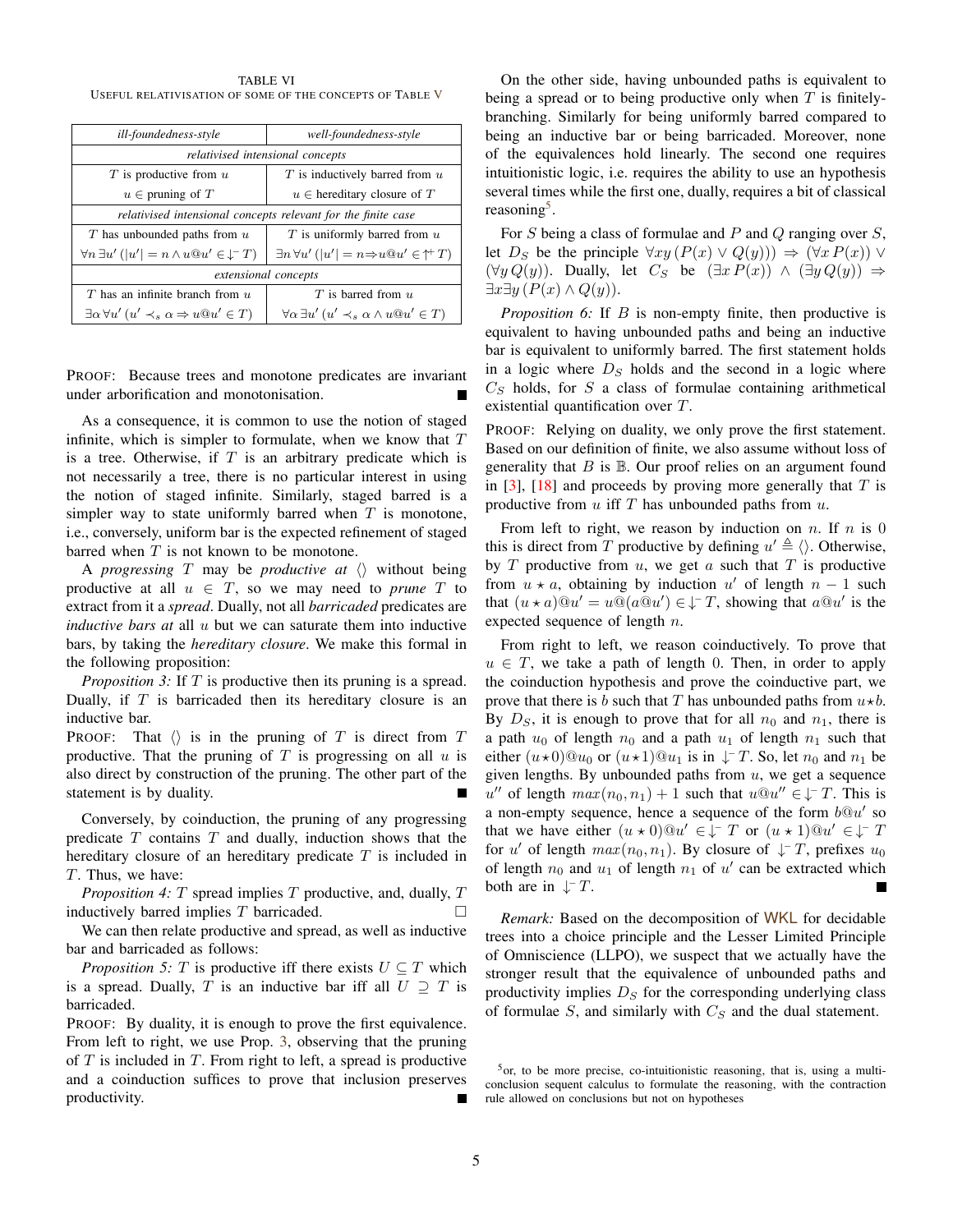#### *E. Bar induction and tree-based dependent choice*

In the first part of Table VII, we reformulate using our definitions the standard statement of bar induction and a treebased formulation of dependent choice from the literature. The standard form of Bar Induction, as e.g. in [21], corresponds in our classification to  $\mathsf{Bl}_{BT}^{ind}$ , apart from the fact that we do not fix in advance the logical complexity of  $B$  – such as being countable or not – or the arithmetic strength of  $T$  – i.e. whether it is decidable, or recursively enumerable, etc. For dependent choice<sup>6</sup>, we consider here a pruned-tree-based definition  $DC_{BT}^{spread}$  corresponding to the instance  $DC_{\aleph_0}$  of Levy's family of Dependent Choice indexed on cardinals  $[23]$ <sup>7</sup>. A comparison with other logically equivalent definitions of dependent choice will be given in Section II-H.

These formulations of Tree-based Dependent Choice and Bar Induction are not dual<sup>8</sup> of each other but Prop. 5 gives us a way to connect each one with the dual of the other:

*Theorem 1:* As schemes, generalised over T,  $DC_{BT}^{spread}$  and  $DC_{BT}^{productive}$  are equivalent, and so are Bl $_{BT}^{baricated}$  and Bl $_{BT}^{ind}$ .  $\Box$ 

#### *F. K ˝onig's Lemma and the Fan Theorem*

The second part of Table VII is about Kőnig's Lemma and the Fan Theorem.

The Fan Theorem is sometimes stated over finitely-branching trees, where the definition of finite itself may vary [21], [18], but it is also sometimes considered by default to be on a binary tree  $[2]$ ,  $[4]$ ,  $[3]$ ,  $[7]$ ,  $[9]$ ,  $[19]$  in which case the finite version is sometimes called extended. We call here Fan Theorem the finite version, for *finite* defined as being in bijection with a finite prefix of  $\mathbb N$ , and for all branchings being on the same finite  $B$ . The statement of the Fan Theorem sometimes relies on the notion of inductive bar (e.g. [9]), what we call here  $\mathsf{FT}_{BT}^{ind}$ , or on the definition of staged barred for monotone predicates (as a variant in [19]), called here  $FT_{BT}^{staged}$ , or on the dual notions of finite tree (i.e., technically of staged barred for the negation of a tree) and well-founded tree (i.e., technically of inductively barred for the negation of a tree) in e.g. [5], which respectively corresponds to  $\mathsf{FT}_{BT^C}^{staged}$  and  $\mathsf{FT}_{BT^C}^{ind}$  for  $T^C$  the complement of T. But it also often relies on the definition of uniform bar [2], [3], [4],  $[7]$ ,  $[18]$ ,  $[19]$ ,  $[21]$  over an arbitrary predicate, what we call here  $FT^{uniform}_{BT}$ . Note that, as in the case of bar induction, we omit the usual restriction of the statement of the Fan Theorem to decidable predicates.

Kőnig's Lemma is generally stated as  $T$  infinite tree implies  $T$  has an infinite branch, but the definition of  $T$  infinite may differ from author to author. The definition in [5], [18] expresses explicitly that the infinity can only be in depth. It does so by requiring arbitrary long branches rather than an infinite number of nodes. The exact definition of arbitrarily long branches also depends on authors. For instance, [30] relies (up to classical reasoning) on having unbounded paths for arbitrary predicates

TABLE VII TREE-BASED DEPENDENT CHOICE AND BAR INDUCTION DUAL PRINCIPLES

| ill-foundedness-style                                                                                                  | well-foundedness-style                                                        |  |
|------------------------------------------------------------------------------------------------------------------------|-------------------------------------------------------------------------------|--|
| T branching over arbitrary B                                                                                           |                                                                               |  |
| Tree-based Dependent Choice<br>$(DC_{BT}^{spread})$                                                                    | Alternative Bar Induction<br>$(B _{BT}^{baricaded})$                          |  |
| T spread $\Rightarrow$<br>$T$ has an infinite branch                                                                   | T barred $\Rightarrow$<br>$T$ is barricaded                                   |  |
| Alternative Tree-based Dependent<br>Choice $(DC_{BT}^{productive})$                                                    | Bar Induction $(BI_{BT}^{ind})$                                               |  |
| T productive $\Rightarrow$                                                                                             | T barred $\Rightarrow$                                                        |  |
| $T$ has an infinite branch                                                                                             | $T$ inductively barred                                                        |  |
| T branching over non-empty finite B                                                                                    |                                                                               |  |
| $KL_{BT}^{spread} \triangleq DC_{BT}^{spread}$ (finite B)                                                              | $\mathsf{FT}_{BT}^{baricated} \triangleq \mathsf{Bl}_{BT}^{barric.}$ (fin. B) |  |
| $\overline{\mathsf{KL}^{\mathit{productive}}_{BT}} \triangleq \mathsf{DC}_{BT}^{\mathit{prod.}}$<br>$(\text{fin. } B)$ | $\mathsf{FT}_{BT}^{ind} \triangleq \mathsf{Bl}_{BT}^{ind}$ (finite B)         |  |
| Alternative Kőnig's<br>Lemma<br>$(KL_{BT}^{unbounded})$                                                                | Fan Theorem ( $FT_{BT}^{uniform}$ )                                           |  |
| T with unbounded paths $\Rightarrow$ T has an infinite branch                                                          | T barred $\Rightarrow$<br>$T$ uniform bar                                     |  |
| Kőnig's Lemma ( $KL_{BT}^{staged}$ )                                                                                   | Staged Fan Theorem ( $\mathsf{FT}_{RT}^{staged}$ )                            |  |
| T staged-infinite tree $\Rightarrow$<br>$T$ has an infinite branch                                                     | T barred and monotone $\Rightarrow$<br>T staged barred                        |  |

rather than trees, what we call here  $KL_{BT}^{unbounded}$ , but most of the time it is about what we call staged infinite tree [3], [18], [19], leading formally to the definition  $KL_{BT}^{staged}$ . The versions KL<sup>staged</sup> and KL $_{BT}^{unbounded}$  imply LLPO [17]. Contrastingly, the versions which we call  $KL_{BT}^{spread}$  and  $KL_{BT}^{productive}$  are "pure choice" versions not implying LLPO (see Prop. 6 for the connection). The binary variant  $KL_{\mathbb{B}T}^{spread}$  of the former occurs for instance in the literature with name  $C_{\text{WKL}}$  [3].

There is a standard way to go from arbitrary predicates to trees or monotone predicates by associating to each predicate its (downward or upwards) tree or monotone closure. This allows to show that it is equivalent to state Kőnig's Lemma on trees using staged-infinity or on arbitrary predicates using unbounded paths, and, similarly, that it is equivalent to state the Fan Theorem on monotone predicates using staged barred ( $FT_{BT}^{staged}$ ) or on arbitrary predicates using uniformly barred.

*Proposition 7:* As schemes, when generalised over T, KL<sup>staged</sup> is equivalent to KL<sup>unbounded</sup> and  $FT_{BT}^{staged}$  to  $\mathsf{FT}_{BT}^{\tilde{\mathit{uniform}}}$ .

PROOF: We treat the first equivalence. From left to right, if  $T$ is a predicate, we apply  $\mathsf{KL}_{BT}^{staged}$  to  $\downarrow$  T. The resulting infinite branch is an infinite branch in T because  $\downarrow$ <sup>-</sup>  $T \subseteq T$ . From right to left, the statement holds by Prop. 2. The second equivalence is by duality.

#### *G. Choice and bar induction as relating intensional and extensional concepts*

The intensional definitions are stronger than the extensional ones, which implies that the choice and bar induction axioms can alternatively be seen as stating the logical equivalence of

<sup>&</sup>lt;sup>6</sup>or dependent choices for some authors, e.g. [20]

<sup>7</sup>Alternatively, it can be seen as the generalisation to arbitrary codomains of the Boolean dependent choice principle  $DC^{\vee}$  described e.g. in Ishihara [18].

<sup>&</sup>lt;sup>8</sup>This might be related to coinductive reasoning historically coming later and being less common than inductive reasoning in mathematics.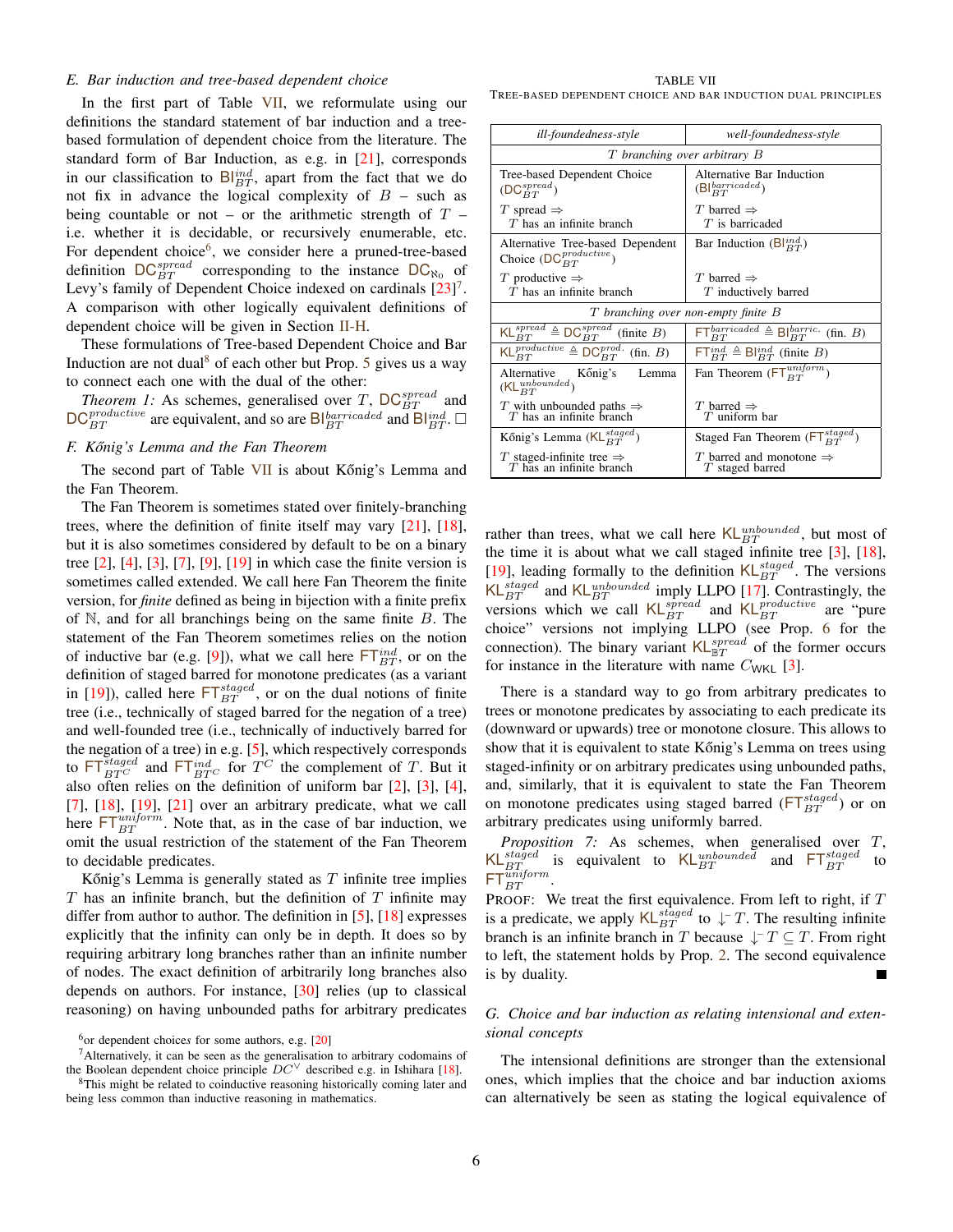the intensional and extensional versions of ill-foundedness and well-foundedness properties (of various strengths).

*Theorem 2: T* inductively barred implies  $T$  barred. Dually,  $T$ has an infinite branch implies  $T$  is productive.

PROOF: We prove by induction on the definition of  $T$  inductively barred that  $T$  inductively barred at  $u$  implies  $T$  barred from u where the latter requires that for all  $\alpha$ , there is  $u' \prec_s \alpha$ such that  $u@u' \in T$ .

If  $u \in T$ , then it is enough to take  $\langle \rangle$  for u' to get  $u \mathbb{Q} \langle \rangle \in T$ for any  $\alpha$ . If T is barred from  $u * b \in T$  for all  $b \in B$ , this means that there is  $u' \prec_s \beta$  such that  $(u * b)@u' \in T$  for any β. For a given  $\alpha$ , set  $b \triangleq \alpha(0)$  and  $\beta(n) \triangleq \alpha(n + 1)$  so that we can find  $u' \prec_s \beta$ , hence  $b@u' \prec_s b@ \beta$ , i.e.  $b@u' \prec_s \alpha$  (by Prop. 1) together with  $u@(b@u') \in T$ .

The dual proof builds  $T$  productive at  $u$  from  $T$  has an infinite branch from  $u$  by coinduction. From the infinite branch  $\alpha$  from u and  $\langle \rangle \prec_s \alpha$  we get  $u \otimes \langle \rangle \in T$ , i.e.  $u \in T$ . It remains to find b such that T is productive from  $u * b$  and it suffices to take  $\alpha(0)$  since T has an infinite branch  $\beta(n) \triangleq \alpha(n+1)$  from  $u \star \alpha(0)$  simply because  $v \prec_s \alpha$  implies  $\alpha(0) @v \prec_s \alpha(0) \star \beta$ (by Prop. 1) and  $(u \star \alpha(0))@v \in T$  from  $u@(\alpha(0)@v) \in T$ .

*H. Relation to other formulations of Dependent Choice and to countable Zorn's Lemma*

For  $R$  a relation on  $B$ , it is common to formulate dependent choice as

$$
\forall b^B \exists b'^B R(b, b') \Rightarrow \forall b_0^B \exists f^{\mathbb{N} \to B} (f(0) = b_0 \land \forall n R(f(n), f(n+1))).
$$

Let us call *serial* a (homogeneous) relation such that  $\forall b^B \exists b^{\prime\,B} R(b, b^{\prime})$  holds. In this section, we formally compare the resulting statement of dependent choice to  $DC_{BT}^{productive}$ , examining also dual statements.

Let  $R$  be a serial relation, i.e. a relation such that  $\forall b^B \exists b'^B R(b, b')$ . Using a seed  $b_0$ , each such relation R can be turned into a predicate on  $B^*$  under the two following ways:

- The *chaining*  $R^*_{\top}(b_0)$  from  $b_0$  is probably the most natural one: it says that  $u \in R^*_{\mathcal{L}}(b_0)$  if all steps in u from  $b_0$  are in R.
- The *alignment*  $R^{\triangleright}_{\top}(b_0)$  from  $b_0$  artificially uses non-empty sequences to represent pairs of elements. We have  $u \in$  $R^{\triangleright}_{\top}(b_0)$  either when u has at least two elements and the last two elements are related by  $R$ , or, when the sequence contains exactly one element which is related to  $b_0$ , or, finally, when the sequence is simply empty.

Reasoning by induction on  $v \leq_s u$  in one direction and on u in the other direction, we can show that both are related:

*Proposition 8:*  $u \in R^*_{\top}(b_0)$  iff  $u \in \downarrow^{\neg} R^{\rhd}_{\top}(b_0)$ Dually, we can define *antichaining* and *blockings* such that: *Proposition 9:*  $u \in R^*_{\perp}(b_0)$  iff  $u \in \uparrow^+ R^{\triangleright}_{\perp}(b_0)$ 

The formal definitions are given in Table VIII, where we can notice that the use of  $\mu$  vs.  $\nu$  does not matter in practice since the structure of the relation is a function of  $|u|$ .

We are now in position to state in Table IX a relatively standard form of Dependent Choice which we call  $DC_{BRb_0}^{serial}$ for R being a relation on B and  $b_0$  a seed in B. Though to

TABLE VIII LOGICALLY OPPOSITE DUAL CONCEPTS ON DUAL HOMOGENEOUS RELATIONS

| ill-foundedness-style                                                                                                                     | well-foundedness-style                                                                                                             |
|-------------------------------------------------------------------------------------------------------------------------------------------|------------------------------------------------------------------------------------------------------------------------------------|
| <i>intensional concepts</i>                                                                                                               |                                                                                                                                    |
| $R$ serial                                                                                                                                | R has a "least" element                                                                                                            |
| $\forall b \exists b' R(b, b')$                                                                                                           | $\exists b \forall b' R(b, b')$                                                                                                    |
| R left-not-full $(*)$                                                                                                                     | $R$ has a "maximal" element                                                                                                        |
| $\forall b \exists b' \neg R(b, b')$                                                                                                      | $\exists b \forall b' \neg R(b, b')$                                                                                               |
| chaining of R from $b_0$ $(R^*_{\top}(b_0))$                                                                                              | antichain. of R from $b_0$ $(R^*_1(b_0))$                                                                                          |
| $\mu X. \lambda b. \lambda u.$                                                                                                            | $\nu X.\lambda b.\, \lambda u.$                                                                                                    |
| case $u$ of                                                                                                                               | case $u$ of                                                                                                                        |
| $\begin{array}{c} \left  \langle \rangle \right. & \mapsto \top \\ b' \star u \mapsto R(b, b') \wedge X(b', u) \end{array} \bigg  \bigg $ | $\begin{bmatrix} \langle \rangle & \mapsto \bot \\ b' \star u \mapsto R(b, b') \vee X(b', u) \end{bmatrix}$                        |
|                                                                                                                                           |                                                                                                                                    |
| alignment of R from $b_0$ ( $R^{\triangleright}_{\top}(b_0)$ )                                                                            | blockings of R from $b_0$ $(R^{\circ}(\mathfrak{b}_0))$                                                                            |
| $\lambda u$ . case $u$ of                                                                                                                 | $\lambda u$ . case $u$ of                                                                                                          |
|                                                                                                                                           |                                                                                                                                    |
|                                                                                                                                           |                                                                                                                                    |
| $\begin{bmatrix} \langle \rangle & \mapsto \top \\ b & \mapsto R(b_0, b) \\ u' \star b \star b' \mapsto R(b, b') \end{bmatrix}$           | $\begin{bmatrix}\n\langle\n\rangle & \mapsto \bot \\ b & \mapsto R(b_0, b) \\ u' \star b \star b' \mapsto R(b, b')\n\end{bmatrix}$ |

TABLE IX DEPENDENT CHOICE AND BAR INDUCTION PRINCIPLES

| ill-foundedness-style                                                                                  | well-foundedness-style                                                                                      |
|--------------------------------------------------------------------------------------------------------|-------------------------------------------------------------------------------------------------------------|
| Dependent Choice ( $\mathsf{DC}_{BRbo}^{serial}$ )                                                     | Dual to Dependent Choice ( $\frac{\text{B}}{\text{B}}$ $\frac{\text{least}}{\text{B}}$ )                    |
| R serial $\Rightarrow$<br>$R^{\triangleright}_{\top}$ ( <i>b</i> <sub>0</sub> ) has an infinite branch | $R_+^{\triangleright}$ ( <i>b</i> <sub>0</sub> ) barred $\Rightarrow$<br>$\overline{R}$ has a least element |

our knowledge uncommon in the literature, we also mention its dual which we call  $B_{BRb_0}^{least}$ .

We state a few results that allow to show the equivalence of  $DC_{BRb_0}^{serial}$  and  $DC_{BT}^{productive}$  as schemes.

We have the following properties.

*Proposition 10:* R serial implies  $R^{\triangleright}_{\top}(b_0)$  productive for any  $b_0$ . Dually, if  $R^{\triangleright}_{\perp}(b_0)$  is inductively barred then R has a least element.

PROOF: We prove by coinduction that  $u \in R^{\triangleright}_{\top}(b_0)$  implies  $R^{\triangleright}_{\top}(b_0)$  productive from u. If u is empty,  $R^{\triangleright}_{\top}(b_0)(\langle\rangle)$  holds by definition and there is by seriality a  $b_1$  such that  $R^{\triangleright}_{\top}(b_0)(b_1)$ . This allows to conclude by coinduction hypothesis. If  $u$  has the form  $u' \star b$ , there is also by seriality a b' such that  $R^{\triangleright}_{\top}$  (b<sub>0</sub>)( $u' \star$  $b \star b'$  and we can again conclude by coinduction hypothesis. The productivity of  $R^{\triangleright}_{\top}(b_0)$  finally follows because  $R^{\triangleright}_{\top}(b_0)(\langle\rangle)$ holds by definition. The dual statement is by dual (inductive) reasoning.

Conversely, for T a predicate, let  $B_T$  be defined by  $B_T \triangleq$  ${u \in B^* \mid T \text{ is productive from } u}$  and let  $R_T$  be the relation on  $B_T$  defined by  $R_T(u, u') \triangleq \exists b (u * b = u')$ . The relation  $R_T$ is serial by construction: for  $u$  such that  $T$  is productive from u, there is a such that T is productive from  $u \star a$  and  $u \star a \in T$ . Also,  $\langle \rangle \in B_T$  as soon as T is productive.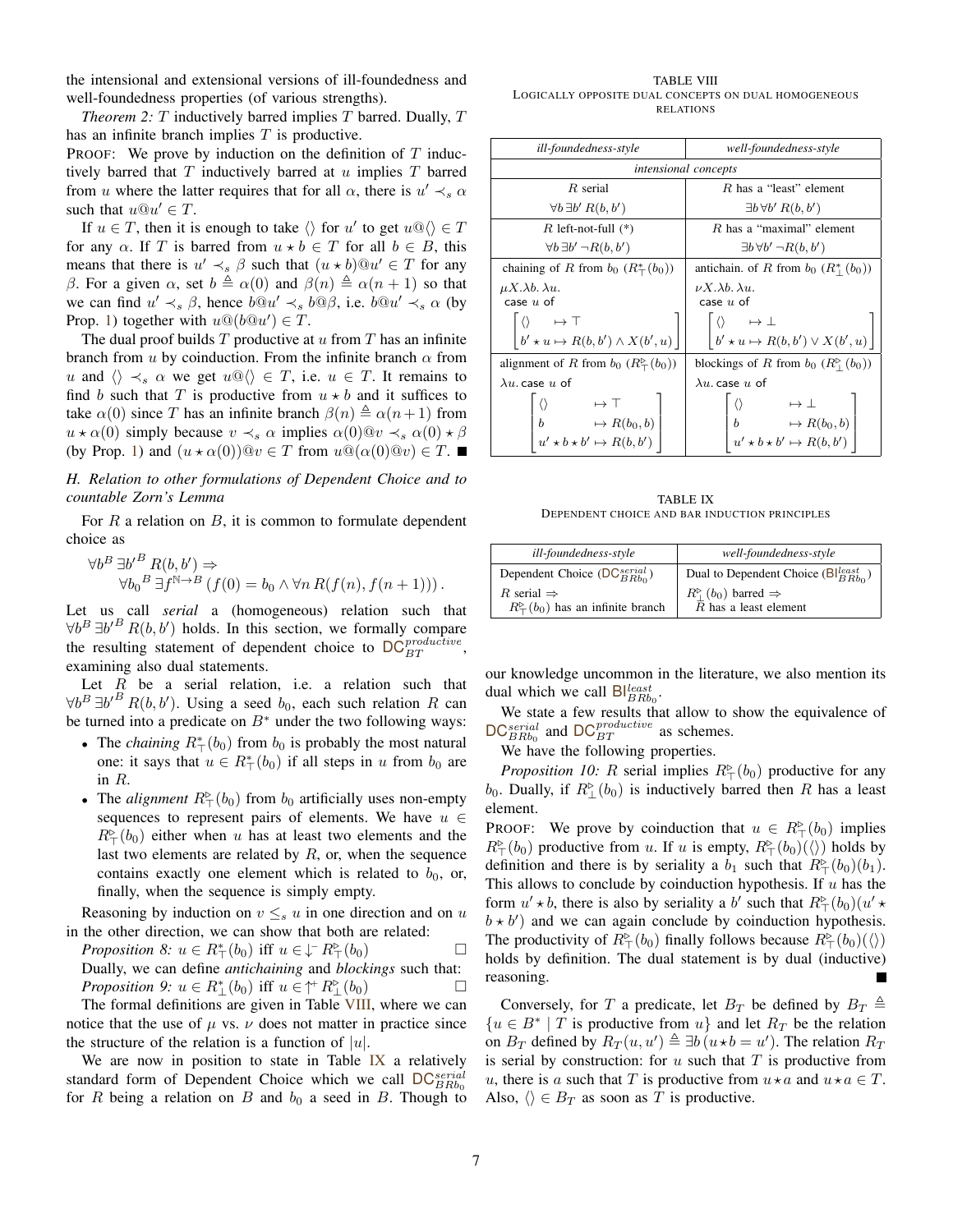TABLE X LOGICALLY OPPOSITE DUAL CONCEPTS ON DUAL RELATIONS

| ill-foundedness-style                                                       | well-foundedness-style                                                |
|-----------------------------------------------------------------------------|-----------------------------------------------------------------------|
| $R$ A-B-left-total                                                          | $R$ A-B-grounded $(*)$                                                |
| $\forall a \exists b \, R(a, b)$                                            | $\exists a \forall b R(a, b)$                                         |
| $R$ has an $A$ - $B$ -choice function                                       | $R$ is $A-B$ -barred                                                  |
| $\exists \alpha \forall a \forall b \, (\alpha(a) = b \Rightarrow R(a, b))$ | $\forall \alpha \exists a \exists b \, (\alpha(a) = b \land R(a, b))$ |

TABLE XI COUNTABLE CHOICE AND WEAK BAR INDUCTION PRINCIPLES

| ill-foundedness-style                                                         | well-foundedness-style                                                        |
|-------------------------------------------------------------------------------|-------------------------------------------------------------------------------|
| Countable Choice $(CC_{BB})$                                                  | Dual to Countable Choice ( $WBl_{BR}$ )                                       |
| $R \mathbb{N}$ -B-left-total $\Rightarrow$<br>R has an $N-B$ -choice function | $R \mathbb{N}$ -B-barred $\Rightarrow$<br>$R \mathbb{N}$ - <i>B</i> -grounded |

We can now formally state the correspondence in our language:

*Theorem 3:* As schemes,  $DC_{BT}^{productive}$  and  $DC_{BRb_0}^{serial}$  are logically equivalent.

PROOF: From left to right, we take  $R^{\triangleright}_{\top}(b_0)$  and use Prop. 10. From right to left, we take  $B_T$  and  $R_T$ , obtaining  $\langle \rangle \in B_T$  from T productive. We get an infinite branch  $\beta$  of elements of  $B_T$ such that  $u \prec_s \beta$  implies  $(R_T)^\triangleright_{\top}(\langle \rangle)(u)$ , which means first that  $R_T(\langle \rangle, \beta(0))$ , thus  $\beta(0) = b$  for some b, then, secondly, that for all n,  $R_T(\beta(n), \beta(n+1))$ , i.e.  $\beta(n+1) = \beta(n) \star b$  for some b. It is then enough to define  $\alpha(n)$  to be the corresponding b to get an infinite branch of elements of B. Let us now consider  $u \prec_s \alpha$ . We already know  $\langle \rangle \in T$  from T productive. Otherwise, for u non empty, we get by induction that u coincides with  $\beta(|u|-1)$ which is in T because  $u \in B_T$  implies T being productive from u.

As a final remark, let us mention countable Zorn's lemma [31]: *If a partial order* S *on some set has no countable chain, it has a maximal element*. It corresponds to the instantiation on  $\neg S$  of the generalisation of the scheme  $R^*_{\perp}(b_0)$ *barred implies*  $R$  *has a least element* over all  $b_0$ , using our definitions up to classical reasoning, and dropping the partial order requirement. This is the case because a least element is a maximal one in the complement of a relation and because, classically, the barring of all antichainings of  $\neg S$  is the same as the absence of countable chains in a partial order S.

#### *I. Relation to countable choice*

For  $R$  heterogeneous relation on  $A$  and  $B$ , we introduce in Table X definitions allowing to state in Table XI the axiom of countable choice, CC, and its dual, which we call *weak bar induction*. Note that *left-total* and *grounded* are respective generalisations of serial and having a least element to nonnecessarily homogeneous relations.

We shall prove that CC is derivable from  $DC^{productive}$  and introduce for that the *alignment* of a sequential relation over

TABLE XII LOGICALLY OPPOSITE DUAL CONCEPTS ON DUAL RELATIONS

| ill-foundedness-style                                                                              | well-foundedness-style                                 |
|----------------------------------------------------------------------------------------------------|--------------------------------------------------------|
| intensional concepts                                                                               |                                                        |
| seq. pos. alignment of R $(R_+^{\mathbb{N}})$                                                      | seq. neg. alignment of R $(R_+^{\mathbb{N}})$          |
| $\lambda u$ case u of                                                                              | $\lambda u$ case u of                                  |
| $\begin{array}{ccc}\n\langle & \rangle & \mapsto \top \\ u \star b \mapsto R( u , b)\n\end{array}$ | $\begin{vmatrix} u & b & b \\ u & b & b \end{vmatrix}$ |

 $N \times A$  as a predicate over  $A^*$  (see Table XII). We have:

*Theorem 4:* For  $B$  and  $R$  given  $(R$  relation over  $N$  and B), CC<sub>BR</sub> is equivalent to  $\overline{OC}_{BR_N^{\mathbb{N}}}^{productive}$ . Dually, WBI<sub>BR</sub> is equivalent to  $\mathsf{Bl}^{\text{ind}}_{BR^{\scriptscriptstyle{\mathbb{N}}}_{\perp}}$ .

PROOF: The correspondence between R left-total and  $R_{\perp}^{\mathbb{N}}$ productive is obtained by coinduction from left to right and, from right to left, by extracting the  $n<sup>th</sup>$  element of the proof of  $R^{\mathbb{N}}$  to get the image of *n* by *R*. The function relating *R* having a choice function (as a relation) and  $R_{\perp}^{\mathbb{N}}$  having a choice function (as a predicate on  $B^*$ ) is the same. Then, from left to right, for non-empty  $u * b \prec_s \alpha$ , we have  $\alpha(|u|) = b$ , thus  $R(|u|, b)$  and  $u \in T$ . From right to left, for n and b such that  $\alpha(n) = b$ , the restriction  $\alpha_{n+1}$  of  $\alpha$  to its first  $n+1$  elements is in T, so that  $R(|\alpha_{n}|, b)$ , i.e.  $R(n, b)$ . Similarly for the dual case.

We do not conversely expect to be able in general to express  $DC^{productive}$  in term of  $CC$  since countable choice is strictly weaker than dependent choice, and similarly for  $B<sup>ind</sup>$  in terms of WBI. However, if  $B$  is countable, it is folklore that the statements of DC and CC become mutually expressible by classical-reasoning-based minimisation: their common strength as choice principle then is not greater than the axiom of unique choice. The latter itself is a tautology if functions are represented as functional relations. It has however the logical effect of reifying functional relations as proper functions if functions are represented as proper objects in a functional type. We conjecture that the equivalence of  $B<sup>ind</sup>$  and WBI with countable codomain is provable intuitionistically.

#### III. NON SEQUENTIAL GENERALISATION OF DEPENDENT CHOICE AND BAR INDUCTION

In the previous section, we considered predicates branching countably many times over a domain B. In this section, we investigate how to generalise countable sequences of branchings to branching in an arbitrary order over a non-necessarily countable domain A.

When  $B$  is  $\mathbb B$ , we shall obtain principles equivalent to the *Boolean Prime Ideal/Filter Theorem* (ill-founded case), or to the *Completeness Theorem* but we shall recover the strength of dependent choice (ill-founded case) and bar induction (wellfounded case) when  $A$  is countable, that is when  $A$  is in bijection with N. In particular we will obtain the strength of the Weak Fan Theorem (well-founded case) and Weak Kőnig's Lemma (ill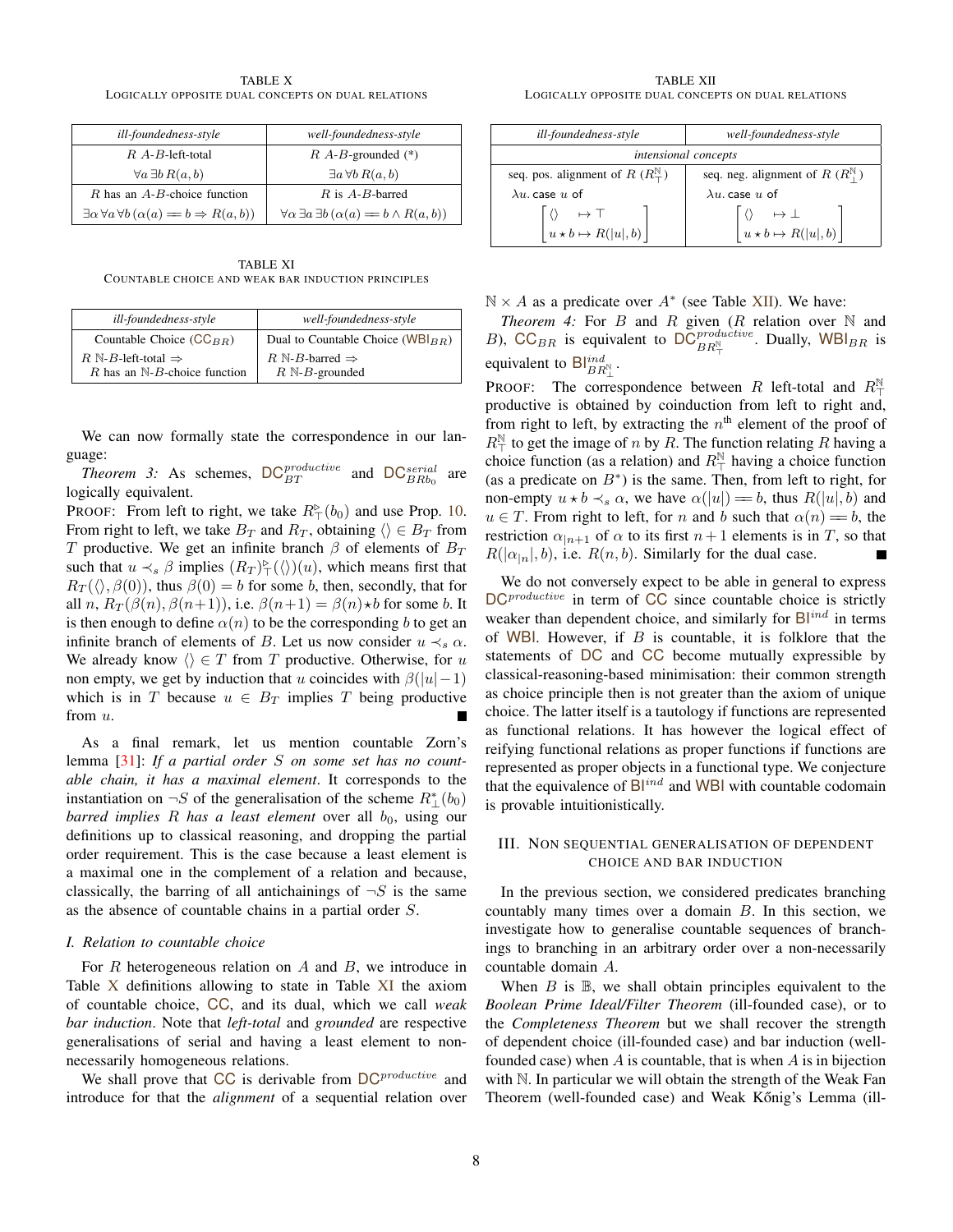founded case), up to classical reasoning, when  $A$  is countable and  $B$  is  $\mathbb{B}$ .

For a certain instance, we will get the strength of the full axiom of choice. However, the new principle is limited. For instance, for  $A \triangleq \mathbb{B}^{\mathbb{N}}$  and  $B \triangleq \mathbb{N}$ , we end up with an inconsistent axiom.

#### *A. Finite approximations of functions*

Let A be a domain whose elements are ranged over by the letters  $a, a', \dots$  and  $B$  a codomain whose elements are ranged over by the letters b, b', ... Let T be a predicate over  $(A \times B)^*$ i.e. over sequences of pairs in  $A$  and  $B$ , thought as a set of possible finite approximations of a function from  $A$  to  $B$ . We use  $v$  to range over approximations.

We order  $(A \times B)^*$  by set inclusion, which we write  $\subseteq$ . We overload the notations  $\downarrow$  - T,  $\uparrow$  T,  $\uparrow$  T and  $\downarrow$  + T to now be with respect to  $\subseteq$ . In particular, since  $v \subseteq v'$  for any v' obtained from  $v$  by permutation or duplication, all closures are stable by permutation. We write  $v \sim v'$  for  $v \subseteq v'$  and  $v' \subseteq v$ , i.e. for the equivalence of  $v$  and  $v'$  as finite sets.

Note that we do not prevent that a sequence may contain several occurrences of the same pair  $(a, b)$ . However, such a sequence shall be equivalent to a sequence without redundancies (this design choice is somewhat arbitrary, we just found it more convenient not to enforce the absence of redundancies).

We write  $(a, b) \in v$  to mean that  $(a, b)$  is one of the elements of the sequence. For  $v \in (A \times B)^*$ , we write  $dom(v)$  for the set of a such that there is some b such that  $(a, b) \in v$ . For  $\alpha \in A \to B$  and  $v \in (A \times B)^*$ , we define  $v \prec \alpha$  to mean  $\alpha(a) = b$  for all  $(a, b) \in v$ , or more formally for the predicate defined by the following clauses:

$$
\frac{v \prec \alpha \qquad \alpha(a) = b}{v \star (a, b) \prec \alpha}
$$

We think of  $(A \times B)^*$  as finite approximations of functions from  $A$  to  $B$  and of predicates over finite approximations as constraints generating an ideal or a filter.

In Table XIII, we generalise the notion of productive over (morally) trees into a coinductive notion of A*-*B*-approximable* relative to a valid finite set of approximations, and dually, we generalise the notion of inductively barred from holding on a sequence to holding relative to a finite set of approximations.

#### *B. Generalised Dependent Choice and Generalised Bar Induction*

We state the generalisation of dependent choice and bar induction to non-sequential choices over a non-necessarily countable domain in Table XIV. Called  $GDC_{ABT}$  (shortly  $GDC_{AB}$  or GDC as schemes) and  $GBI_{ABT}$  (shortly  $GBI_{AB}$  or GBI as schemes), they are generalisations in the sense that they respectively capture  $DC^{productive}$  and  $B^{ind}$  for countable A, where by countable is meant the existence of a bijection between A and N.

To prove it, let us assume without loss of generality that  $A$  is N itself. We say that  $v \in (N \times B)^*$  is *sequential* whenever either

TABLE XIII LOGICALLY OPPOSITE DUAL CONCEPTS ON DUAL PREDICATES

| ill-foundedness-style                                                                                                                   | well-foundedness-style                                                                                                                              |
|-----------------------------------------------------------------------------------------------------------------------------------------|-----------------------------------------------------------------------------------------------------------------------------------------------------|
|                                                                                                                                         |                                                                                                                                                     |
| intensional concepts                                                                                                                    |                                                                                                                                                     |
| $T$ A-B-approximable from $v$                                                                                                           | $T$ inductively $A-B$ -barred from $v$                                                                                                              |
| $\nu X.\lambda v. \begin{pmatrix} v\in\downarrow^- T\wedge \\ \forall\, a\notin dom(v) \\ \exists b\, (v\star(a,b)\in X) \end{pmatrix}$ | $\mu X. \lambda v. \begin{pmatrix} v \in \dagger^+ \, T \vee \\ \exists \, a \not\in \, dom(v) \\ \forall b \, (v \star (a,b) \in X) \end{pmatrix}$ |
|                                                                                                                                         |                                                                                                                                                     |
|                                                                                                                                         |                                                                                                                                                     |
| $T$ A-B-approximable                                                                                                                    | $T$ inductively $A-B$ -barred                                                                                                                       |
| $T$ A-B-approximable from $\langle \rangle$                                                                                             | T inductively A-B-barred from $\langle \rangle$                                                                                                     |
| extensional concepts                                                                                                                    |                                                                                                                                                     |
| $T$ has an $A-B$ -choice function                                                                                                       | $T$ is $A-B$ -barred                                                                                                                                |
| $\exists \alpha \forall u (u \prec \alpha \Rightarrow u \in T)$                                                                         | $\forall \alpha \exists u \, (u \prec \alpha \land u \in T)$                                                                                        |

TABLE XIV DUAL AXIOMS ON DUAL PREDICATES

| ill-foundedness-style                                                   | well-foundedness-style                                        |
|-------------------------------------------------------------------------|---------------------------------------------------------------|
| Generalised Dependent Choice<br>$(GDC_{ART})$                           | Induction<br>Generalised<br>Bar<br>$(GBI_{ABT})$              |
| $T$ A-B-approximable $\Rightarrow$<br>$T$ has an $A-B$ -choice function | $T$ A-B-barred $\Rightarrow$<br>$T$ inductively $A-B$ -barred |

v is empty or v has the form  $v' \star (|v'|, b)$  with v' itself sequential. To each  $u \in B^*$  we can associate a sequential element  $ord(u)$ by  $ord(\langle \rangle) \triangleq \langle \rangle$  and  $ord(u * b) \triangleq ord(u) * (|u|, b).$ 

To each T over  $(N \times B)^*$ , we can associate  $||T||$  on  $B^*$  by  $u \in ||T|| \triangleq ord(u) \in T$ . Conversely, to each T over  $B^*$ , we can associate  $\widehat{T}$  on  $(N \times B)^*$  defined by  $v \in \widehat{T} \triangleq \exists u \in T$  ( $v =$  $\text{ord}(u)$ ). We have an easy property:

*Proposition 11:* Let  $T$  a predicate over  $B^*$ . If  $T$  is closed under restriction,  $u \in T$  iff  $u \in ||\uparrow T||$ . If T is closed under extension  $u \in T$  iff  $u \in ||\uparrow \hat{T}||$ extension,  $u \in T$  iff  $u \in ||\Uparrow T||$ .

*Proposition 12:* For T over  $(N \times B)^*$  and closed under restriction, T is N-B-approximable iff  $||T||$  is productive, and, for T over  $B^*$  and closed under restriction,  $\uparrow \hat{T}$  is N-Bapproximable iff  $T$  is productive. Dually, for  $T$  closed under extension in both cases, T is inductively  $N-B$ -barred iff  $||T||$  is inductively barred, and,  $\uparrow \hat{T}$  is inductively N-B-barred iff T is inductively barred.

PROOF: By duality and Prop. 11, it is enough to prove the first item. The proof is by coinduction in both directions.

From left to right, we prove  $T \mathbb{N}$ -B-approximable from  $\text{ord}(u)$  implies ||T|| productive from u. We take |u| for a in the definition of N-B-approximable from  $ord(u)$ , get some b and pass it to the definition of  $||T||$  productive from u.

From right to left, we prove more generally that if  $||T||$  is productive from  $u$  then  $T$  is N-B-approximable from  $v$  for all  $v \subseteq ord(u)$ . By definition of  $u \in ||T||$ , we have  $ord(u) \in T$  and thus  $v \in \sqrt{-T}$  by closure of T. Now, take  $n \notin dom(v)$ . If  $n <$ |u|, we set b to be  $u(n)$  and apply the coinduction hypothesis with v extended with b, which still satisfies  $v * b \subseteq ord(u)$  by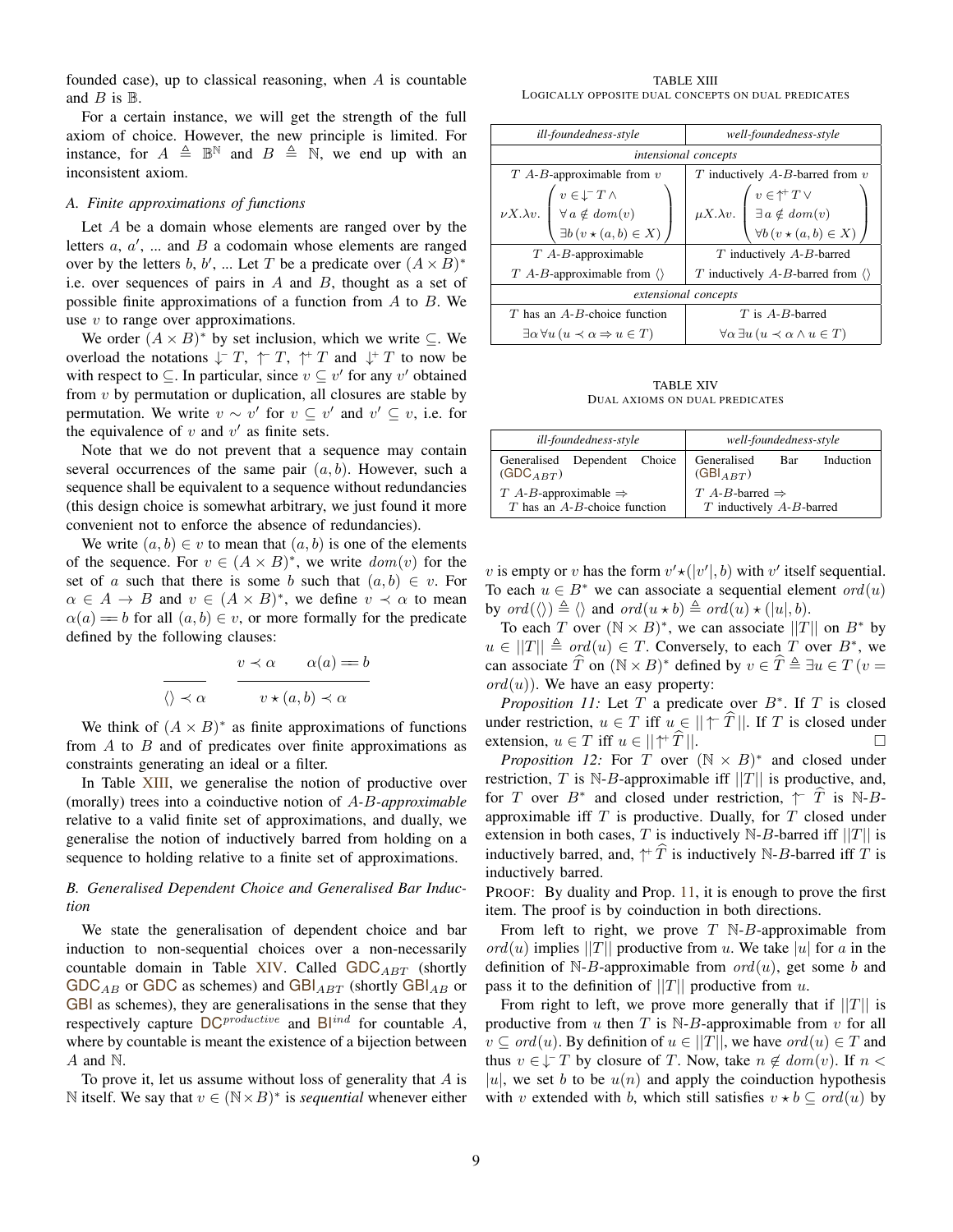a combinatorial argument. If  $n \geq |u|$ , we explore the proof of productivity of  $||T||$  one step further, getting some b such that  $u * b \in ||T||$  and  $||T||$  is productive from  $u * b$ . The property  $v \subseteq ord(u * b)$  continues to hold and we reason by induction on  $n - |u|$  until falling into the first case.

#### Similarly, we have:

*Proposition 13:* For T closed under restriction in both cases, T has an N-B-choice function iff  $||T||$  has an infinite branch, and,  $\uparrow \hat{T}$  has a N-B-choice function iff T has an infinite branch. Dually, for  $T$  closed under extension in both cases,  $T$  is  $N-B$ barred iff  $||T||$  is barred, and,  $\uparrow \hat{T}$  is N-B-barred iff T is barred. PROOF: By duality and Prop. 11, it is enough to prove the first item. From left to right, if  $u \prec_s \alpha$ , it is enough to consider ord(u)  $\prec \alpha$ . From right to left, if  $v \prec \alpha$ , we consider  $u \triangleq \alpha_{\mid n}$ , i.e. the initial prefix of length n of  $\alpha$ , where n is |v|. We have  $u \prec_s \alpha$  thus  $u \in ||T||$  and  $ord(u) \in T$ . Since  $v \subseteq ord(u)$ , we get  $v \in T$  by closure of T.

#### Consequently, we have:

*Theorem 5:*  $DC_{BT}^{productive}$  iff  $GDC_{NBT}$  and  $Bl_{BT}^{ind}$  iff  $GBI_{NBT}$ . PROOF: We mediate by the property that  $GDC_{NBT}$  is equivalent as a scheme to its restriction to predicates  $T$  closed under restriction. Indeed, it is enough to reason with  $\downarrow$  T knowing that  $\downarrow$ <sup>-</sup>  $T \subseteq T$  and that  $\downarrow$ <sup>-</sup>  $T$  is the identity on predicates closed under restriction. The other equivalence holds by duality.

Now, in combination with Prop. 6 and 7 and Th. 1, we get: *Theorem 6:* As schemes, generalised over  $T$ , for  $B$  non-empty finite, GDC<sub>NBT</sub> is equivalent to  $\mathsf{KL}_{BT}^{spread}$  and  $\mathsf{KL}_{BT}^{productive}$ , and, in co-intuitionistic and classical logic, equivalent also to KLunbounded and KL $_{BT}^{staged}$ . Dually, as schemes, GBI<sub>NBT</sub> is equivalent to  $\mathsf{FT}_{BT}^{baricated}$  and  $\mathsf{FT}_{BT}^{ind}$ , and, in intuitionistic and classical logic, equivalent also to  $\overline{\text{FT}}_{BT}^{uniform}$  and  $\overline{\text{FT}}_{BT}^{staged}$ .  $\Box$ 

#### *C. Inconsistency of the unconstrained form of Generalised Dependent Choice and Generalised Bar Induction*

In its full generality, the generalisation of GDC and GBI obtained by allowing non-countable branchings over an arbitrary codomain  $B$  is inconsistent: for large enough  $A$  and  $B$ , it may happen that some  $T$  is coinductively  $A-B$ -approximable without T having a (full) A-B-choice function. Indeed, take  $A \triangleq \mathbb{B}^{\mathbb{N}}$ and  $B \triangleq \mathbb{N}$  and filter the choice function so that it is injective. That is, we define  $u \in T$  as follows: if u contains  $(f, n)$  and  $(f', n)$  then f and f' are extensionally equal.

Then,  $T$  is coinductively  $\mathbb{B}^{\mathbb{N}}$ -N-approximable by successively extending u with  $(f, |u|)$  for any f not already in  $dom(u)$ . But there is no total choice function  $\alpha$  from  $\mathbb{B}^{\mathbb{N}}$  to  $\mathbb{N}$ , since, by Cantor's theorem, such a function is necessarily non-injective. Thus, taking f and f' distinct such that  $n \triangleq \alpha(f) = \alpha(f')$ , we get that the sequence  $(f, n), (f', n) \prec \alpha$  is not in T.

Therefore, we have:

*Proposition 14:* As schemes,  $GDC_{\mathbb{B}^N\mathbb{N}T}$  and  $GBI_{\mathbb{B}^N\mathbb{N}T}$  are inconsistent.

#### *D. Relation to the general axiom of choice*

We state the standard axiom of choice in Table XVI and prove that it is equivalent to an instance of the generalised dependent

TABLE XV LOGICALLY OPPOSITE DUAL CONCEPTS ON DUAL HOMOGENEOUS RELATIONS

| ill-foundedness style                       | well-foundedness-style                      |
|---------------------------------------------|---------------------------------------------|
| intensional concepts                        |                                             |
| positive alignment of R $(RT)$              | negative alignment of $R(R_+)$              |
| $\lambda v. \forall (a, b) \in v (R(a, b))$ | $\lambda v. \exists (a, b) \in v (R(a, b))$ |

TABLE XVI THE AXIOM OF CHOICE AND ITS DUAL

| ill-foundedness-style                    | well-foundedness-style                              |
|------------------------------------------|-----------------------------------------------------|
| Standard Axiom of Choice<br>$(AC_{ABB})$ | Dual to Standard Axiom of Choice<br>$(co-AC_{ABR})$ |
| $R$ A-B-left-total $\Rightarrow$         | R A-B-barred $\Rightarrow$                          |
| $R$ has an $A$ - $B$ -choice function    | $R$ A- $B$ -ground                                  |

choice GDC. To do so, we generalise in Table XV the notion of sequential alignment introduced in Section II-I to the notion of (non-sequential) *alignment of a relation* on  $A \times B$  as a predicate over  $(A \times B)^*$ .

*Theorem 7:* AC<sub>ABR</sub> is logically equivalent to  $GDC_{ABR_T}$ PROOF: The proof is a variant of the one of Th. 4. For instance, the correspondence between R A-B-left-total and  $R_{\perp}$  A-Bapproximable is by coinduction from left to right, calling lefttotality at each step, and, from right to left, for any  $a$ , by using A-B-approximability from  $\langle \rangle$  to get b such that  $R(a, b)$ .

#### IV. THE BOOLEAN INSTANCES OF GENERALISED DEPENDENT CHOICE AND BAR INDUCTION: RELATION TO THE BOOLEAN PRIME IDEAL/FILTER THEOREM AND COMPLETENESS THEOREMS

#### *A. Generalised Weak K ˝onig Lemma and Generalised Weak Fan Theorem*

By instantiating the codomain B to  $\mathbb B$  in GDC<sub>ABT</sub> and  $GBI_{ABT}$ , we obtain extensions  $GBI_{ABT}$  of the Weak Fan Theorem (precisely of  $\mathsf{FT}^{ind}_{\mathbb{B}T}$ , i.e.  $\mathsf{GBI}^{ind}_{\mathbb{N}\mathbb{B}T}$  by Th. 6) and  $\mathsf{GDC}_{A\mathbb{B}T}$ of the Weak Kőnig Lemma (precisely of  $KL_{\mathbb{B}T}^{productive}$ , i.e.  $\text{GDC}_{\text{NET}}^{productive}$  by Th. 6) which replace the countable sequence of branching made on a "tree" (in practise predicates) by a countable sequence of choices in arbitrary order over a nonnecessarily countable domain. This will be proved equivalent to a version of the Boolean Prime Ideal/Filter Theorem where primality is formulated positively and to versions of the completeness theorem for entailment relations. This is consistent with the standard reverse mathematics results which show that the completeness theorem is equivalent to the Weak Kőnig's Lemma on countable theories [29] but equivalent to the Boolean Prime Filter Theorem on theories of arbitrary cardinality [14], [27], [20], [11].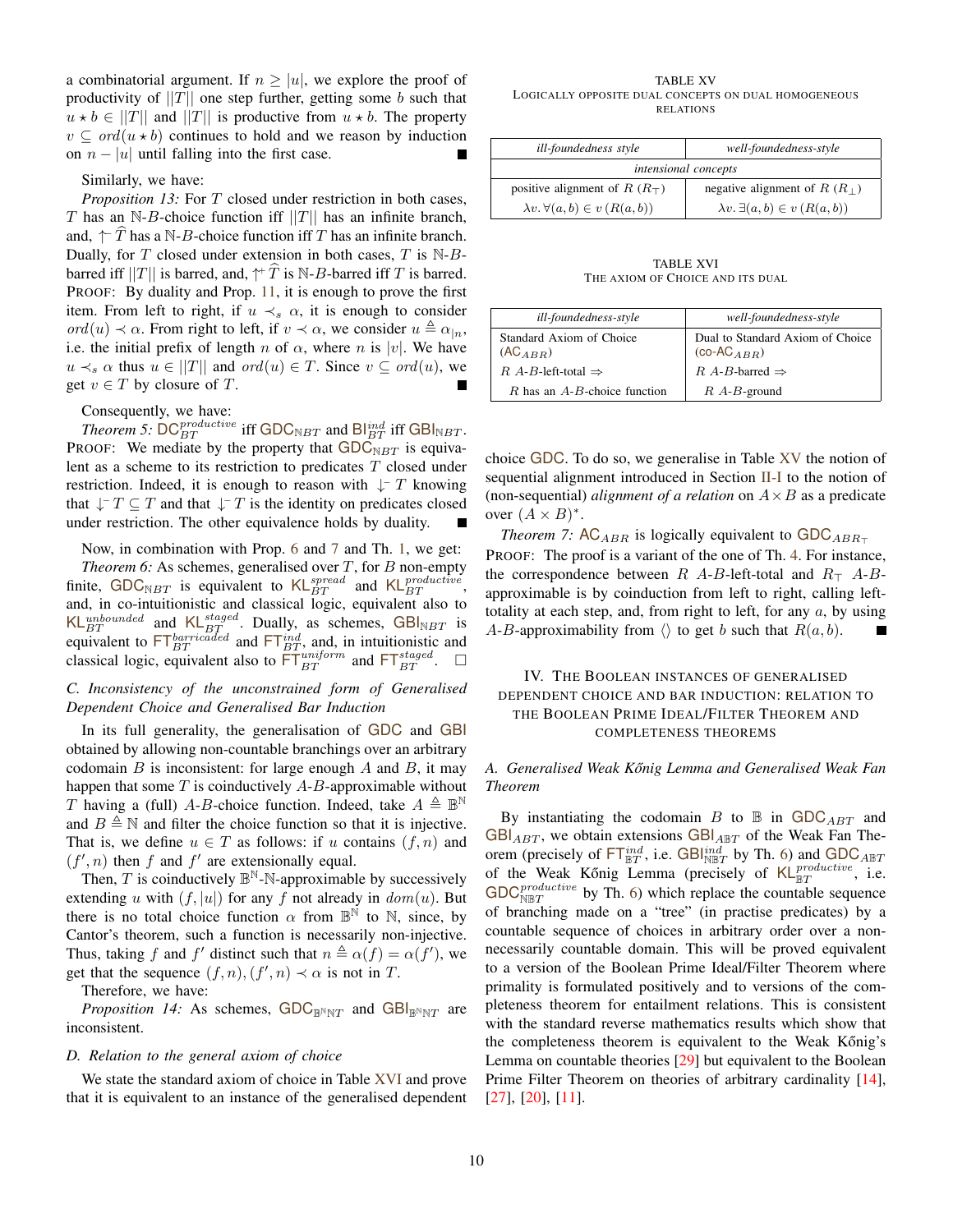TABLE XVII DUAL AXIOMS ON DUAL PREDICATES

| ill-foundedness-style                          | well-foundedness-style                     |
|------------------------------------------------|--------------------------------------------|
| Generalised Weak Kőnig's Lemma                 | Generalised Weak Fan Theorem               |
| $(GDC_{A\mathbb{R}T})$                         | $(GBI_{ABT})$                              |
| $T$ A-B-approximable $\Rightarrow$             | $T$ A-B-barred $\Rightarrow$               |
| $T$ has an $A$ - $\mathbb{B}$ -choice function | $T$ inductively $A$ - $\mathbb{B}$ -barred |

#### *B. Logical reading: relation to completeness theorem*

We can give a logical reading to  $(A \times \mathbb{B})^*$  as follows. We call *atom* any element of A. We interpret pairs in  $A \times \mathbb{B}$  as *literals*, i.e. as atoms together with a polarity indicating whether the atom is positive or negative (we adopt the convention that 1 stands for positive and 0 for negative). We call *clause* any unordered sequence of elements in  $A \times \mathbb{B}$ . We call *context* any unordered sequence of elements of A. We range over clauses by the letters C, D and over contexts by the letters  $\Gamma$ ,  $\Delta$ , ...

Any clause  $C$  can canonically be represented as a pair of two contexts  $\Gamma$  and  $\Delta$  with  $\Gamma$  the subset of positive elements of A in C and  $\Delta$  the subset of negative elements. We write  $\Gamma \triangleright \Delta$  for such a pair. We call a set of clauses a *theory* and use the letter T to range over theories. We write  $(\Gamma \triangleright \Delta) \in \mathcal{T}$  to mean that there is a clause of  $\mathcal T$  associated to the pair  $\Gamma \triangleright \Delta$ . We write  $\Gamma$  ( $\Delta$  to mean that  $\Gamma$  and  $\Delta$  have an atom in common.

We consider (a variant of) Scott's notion of entailment relation [28], i.e. of a preorder relation up to "side contexts". Let  $\mathcal T$  be a theory on  $A$ . We define the *entailment relation* generated by T to be the smallest relation on sequents, written  $\Gamma \vdash_{\tau} \Delta$ , with  $\Gamma$  and  $\Delta$  treated as sets, such that the following holds:

$$
\frac{\Gamma(\varphi \Delta)}{\Gamma \vdash_{\tau} \Delta} Ax \quad \frac{(\Gamma \triangleright \Delta) \in \uparrow^{+}\mathcal{T}}{\Gamma \vdash_{\tau} \Delta} Ax_{\mathcal{T}} \quad \frac{\Gamma \vdash_{\tau} \Delta, F \quad \Gamma, F \vdash_{\tau} \Delta}{\Gamma \vdash_{\tau} \Delta} Cut
$$

It is usual to add an explicit weakening rule to the definition of entailment relation but here we shall consider it as an admissible rule. Formally, the existence of a derivation of  $\Gamma \vdash_{\tau} \Delta$  using the inferences rules above is the same as

$$
\vdash_{\mathcal{T}} \triangleq \mu X. \lambda(\Gamma \triangleright \Delta). \left( (\Gamma \triangleright \Delta) \in \uparrow^{\!+} \mathcal{T} \setminus (\Gamma, F \triangleright \Delta) \in X \setminus (\Delta) (\Gamma, F \triangleright \Delta) \in X \setminus (\Delta) (\Gamma \triangleright \Delta, F) \in X) \right)
$$

Thus,  $\Gamma \vdash_{\mathcal{T}} \Delta$  exactly says that  $\mathcal T$  is inductively A-B-barred from  $\Gamma \triangleright \Delta$ .

Conversely, let us consider  $\Gamma \not\vdash_{\mathcal{T}} \Delta$ . We could define it by negation of  $\Gamma \vdash_{\tau} \Delta$  but we instead give a direct explicit definition which we call *positive disprovability* and which is equivalent to the negation of  $\Gamma \vdash_{\tau} \Delta$  when the connectives are read linearly or classically (though not equivalent when read intuitionistically). Let  $\mathcal{T}^C$  denote the complement of  $\mathcal{T}$ , i.e.  $(\Gamma \triangleright \Delta) \in \mathcal{T}^C \triangleq \neg((\Gamma \triangleright \Delta) \in \mathcal{T})$ . The positive disprovability  $\Gamma \nvDash_{\mathcal{C}} \Delta$  can be characterised as the  $\mathcal{T}^{\mathcal{C}}$  A-B-approximability from  $\Gamma \triangleright \Delta$ , that is, formally:

$$
(\Gamma \triangleright \Delta) \in \nu X. \lambda (\Gamma \triangleright \Delta). \left( \begin{matrix} (\Gamma \triangleright \Delta) \in \downarrow^{\!-} \mathcal{T}^C \\[.5em] \wedge \forall \, F \notin (\Gamma \cup \Delta) \left( \begin{matrix} (\Gamma, F \triangleright \Delta) \in X \\[.5em] \vee (\Gamma \triangleright \Delta, F) \in X \end{matrix} \right) \right)
$$

| ill-foundedness-style                       | well-foundedness-style                            |
|---------------------------------------------|---------------------------------------------------|
| <i>intensional concepts</i>                 |                                                   |
| $\mathcal T$ is (positively) consistent     | $\tau$ is inconsistent                            |
| $\not\vdash_{\mathcal{T}}$                  | $\vdash_{\mathcal{T}}$                            |
| extensional concepts                        |                                                   |
| $\tau$ is satisfiable                       | $\mathcal T$ is (positively) unsatisfiable        |
| $\exists \alpha \alpha \models \mathcal{T}$ | $\forall \alpha \, \alpha \not\vdash \mathcal{T}$ |

TABLE XIX REFORMULATION OF TABLE XVII AS STATEMENTS ABOUT A GIVEN LOGICAL THEORY

| ill-foundedness-style                                                               | well-foundedness-style                                                                |
|-------------------------------------------------------------------------------------|---------------------------------------------------------------------------------------|
| Model-existence-style Completeness<br>Theorem (Compl <sub>A</sub> $(\mathcal{T})$ ) | Provability-style Completeness<br>Theorem (Compl <sup>+</sup> $(\vec{\mathcal{T}})$ ) |
| $\mathcal T$ consistent $\Rightarrow \mathcal T$ is satisfiable                     | $\mathcal T$ unsatisfiable $\Rightarrow \mathcal T$ inconsistent                      |

Let  $\alpha$  be a function from A to B. It can be interpreted as a model over A with 1 to indicate that the atom is true in the model and 0 to indicate that the atom is false in the model.

Truth  $\alpha \models \mathcal{T}$  of a theory  $\mathcal{T}$  in a model  $\alpha$  can be defined by

$$
\alpha \models \mathcal{T} \quad \triangleq \quad \forall (\Gamma \triangleright \Delta) \in \mathcal{T} \, (\Gamma \subset \alpha \Rightarrow \Delta \, \mathcal{U} \, \alpha)
$$

where we use the notation  $\Gamma \subset \alpha$  to mean that  $\forall a \in \Gamma \alpha(a) = 1$ and the notation  $\Delta \uparrow \alpha$  to mean  $\neg \forall a \in \Delta \alpha(a) = 0$ . Then,  $\mathcal T$  is satisfiable (or has a model) if there exists  $\alpha$  such that  $\alpha \models \mathcal{T}$ .

Like for disprovability, the negation of truth can be defined explicitly rather than by negation in a way which is equivalent when the connectives are read linearly or classically (but not intuitionistically). Let us define *positive falsity* of a theory  $\mathcal T$  in a model  $\alpha$ , written  $\alpha \neq \mathcal{T}$ , by the following formula:

$$
\alpha \not\vdash \mathcal{T} \triangleq \exists (\Gamma \triangleright \Delta) \in \mathcal{T} (\Gamma \subset \alpha \wedge \Delta \subset \overline{\alpha})
$$

where  $\Delta \subset \overline{\alpha}$  stands for  $\forall a \in \Delta \alpha(a) = 0$ . We say that the theory T is *positively unsatisfiable* if, for all  $\alpha$ ,  $\alpha \not\vdash T$ .

Then, still identifying clauses in  $\mathcal T$  as sequences in  $(A \times \mathbb{B})^*$ , we get that  $\mathcal T$  A-B-barred corresponds to the positive unsatisfiability of T. Also, noticing that  $\exists \alpha \forall u \ (u \prec \alpha \Rightarrow u \in \mathcal{T}^C)$ is isomorphic to  $\exists \alpha \forall u \ (u \in \mathcal{T} \Rightarrow \neg u \prec \alpha)$  and that  $\neg u \prec \alpha$ is isomorphic to  $\Gamma \subset \alpha \Rightarrow \Delta \nmid \alpha$ , we get that  $\mathcal{T}^C$  has an A-B-choice function if and only if there exists a model for  $\mathcal T$ (see Table XVIII where  $\vdash_{\mathcal{T}}$  and  $\nvdash_{\mathcal{T}}$  refer to the provability and positive disprovability of the empty clause).

The completeness theorem of logic is conventionally expressed either as the existence of a model for any consistent theory, or contrapositively, that if a theory is unsatisfied in all theories, then it is inconsistent, as shown on Table XIX. For instance, see Rinaldi, Schuster and Wessel [26] for the statement of a completeness theorem such as  $Compl^+(\mathcal{T})$ , up to the identification of some ∃ with ¬¬∃. See also e.g. [25] for an algebraic reading. Summing up, we have: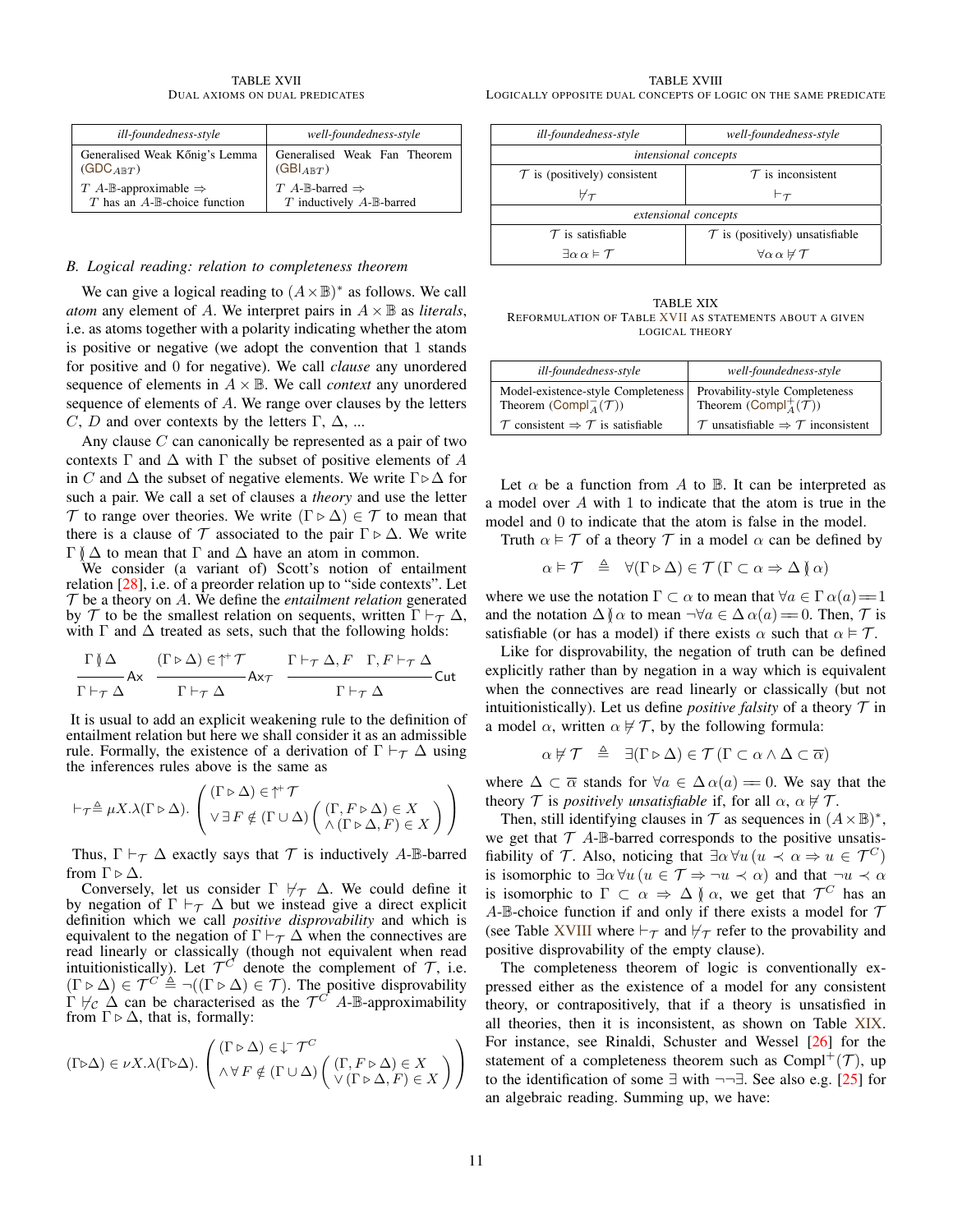*Theorem 8:* Let  $T$  be a theory of clauses over some set of atoms A, with clauses represented as sequences in  $(A \times \mathbb{B})^*$ . The *Generalised Weak Kőnig's Lemma* over the complement  $\mathcal{T}^C$  of  $\mathcal{T}$ , i.e. GDC<sub>ABT</sub> $c$ , coincides with the model-existence formulation of completeness for the Scott entailment relation generated by  $\mathcal{T}$ , i.e. Compl<sub>A</sub> $(\mathcal{T})$ . Contrapositively, the *Generalised Weak Fan Theorem* over T, i.e.  $GBI_{ABT}$ , coincides with the provability-style formulation of completeness for the Scott entailment relation generated by  $\mathcal{T}$ , i.e. Compl $^{\dagger}_{A}(\mathcal{T})$ . Record that, to preserve the duality, Compl<sub>A</sub> $(T)$  relies on an explicit definition of  $\Gamma \not\vdash_{\tau} \Delta$  which is linearly (and classically) equivalent to but intuitionistically stronger than the negation of  $\Gamma \vdash_{\mathcal{T}} \Delta$ , and Compl<sup>+</sup> $(\mathcal{T})$  relies on an explicit definition of  $\alpha \not\vdash \mathcal{T}$  which is linearly (and classically) equivalent to but intuitionistically stronger than the negation of  $\alpha \models \mathcal{T}$ .

Note incidentally that entailment relations are connectivefree. The usual reliance on Markov's principle to intuitionistically prove completeness as validity implies provability [22] does not apply (see e.g. [15], [12] for recent studies).

#### *C. Algebraic reading: relation to the Boolean Prime Ideal/Filter Theorem*

The previous reasoning based on entailment relations can also be expressed in terms of Boolean algebras, connecting Generalised Weak Kőnig's Lemma to the Boolean Prime Ideal/Filter Theorem. There is however a caveat: the standard definition of proper filter and proper ideal is by negation and it will be equivalent to approximability only with a linear or classical, i.e. involutive, reading of the negation.

Let  $(\mathcal{B}, \vee, \wedge, \bot, \top, \neg)$  be a Boolean algebra and  $\vdash$  the canonical order relation associated to it:  $b \vdash b' \triangleq (b \land b') = b$ . We call *filter* over  $B$  any non-empty subset  $F$  of  $B$  which is closed under  $\dot{\wedge}$  and closed under  $\vdash$  on the right. A filter is *proper* if it  $\alpha$  and closed and  $\alpha$  is the right. A line is proper if the does not contain  $\bot$ . Otherwise, it coincides with B and we call it *full*. We call *ultrafilter* a maximal proper filter. A maximal filter in a Boolean algebra can be described as a map  $U$  from  $\beta$ to  $\mathbb B$  such that  $b_1 \wedge b_2 \in U$  iff  $b_1 \in U \wedge b_2 \in U$ ,  $b_1 \vee b_2 \in U$  iff  $b_1 \in U \vee b_2 \in U$ ,  $\neg b \in U$  iff  $\neg (b \in U)$ ,  $\top \in U$ , and  $\bot \notin U$ . In a Boolean algebra, the notion of maximal filter coincides with the . notion of prime filter where a filter F is *prime* if  $(b_1 \vee b_2) \in F$ implies  $b_1 \in F$  or  $b_2 \in F$ .

Dually, we call *ideal* over  $\beta$  any non-empty subset  $I$  of  $\beta$ which is closed under  $\vee$  and closed under  $\vdash$  on the left. An ideal is *proper* if it does not contain  $\top$ , and *full* otherwise. A *prime* ideal *I* is such that  $(b_1 \land b_2) \in I$  implies  $b_1 \in I$  or  $b_2 \in I$  and this coincides with the notion of maximal proper ideal. A prime/maximal proper ideal can be characterised in a dual way to prime/maximal proper filter, i.e. as a map  $U$  from B to  $\mathbb B$  such that  $b_1 \wedge b_2 \in U$  iff  $b_1 \in U \vee b_2 \in U$ ,  $b_1 \vee b_2 \in U$ iff  $b_1 \in U \wedge b_2 \in U$ ,  $\neg b \in U$  iff  $\neg (b \in U)$ ,  $\bot \in U$  and  $\neg \not\in U$ .

There is a family of provably equivalent theorems about the existence of maximal/prime ideals/filters in Boolean algebras (see e.g. Jech [20, 2.3]) called Boolean Prime Ideal Theorem in arbitrary Boolean algebras, or Ultrafilter Theorem in the Boolean algebra of subsets of a set. We consider in Table XX

TABLE XX REFORMULATION OF TABLE XVII AS STATEMENTS ABOUT A GIVEN BOOLEAN ALGEBRA

| ill-foundedness-style            | well-foundedness-style                                       |
|----------------------------------|--------------------------------------------------------------|
| Boolean Prime Filter Theorem     | "Boolean Full Filter Theorem"                                |
| $(BPFB(F)$ for F a filter)       | (co-BPF <sub><math>\kappa</math></sub> $(F)$ for F a filter) |
| F proper $\Rightarrow$           | F not extensible into prime filter $\Rightarrow$             |
| $F$ extensible into prime filter | $F$ full                                                     |
| Boolean Prime Ideal Theorem      | "Boolean Full Ideal Theorem"                                 |
| $(BPIB(I)$ for I an ideal)       | (co-BPI <sub>B</sub> $(I)$ for I an ideal)                   |
| 1 proper $\Rightarrow$           | I not extensible into prime ideal $\Rightarrow$              |
| I extensible into prime ideal    | $I$ full                                                     |

the case of a general Boolean algebra and state the Boolean Prime Ideal Theorem in its two "ideal" and "filter" flavours. We also consider their contrapositives.

We now compare the Boolean Prime Ideal/Filter Theorems to Generalised Weak Kőnig's Lemma, i.e.  $GDC_{ABT}$ , showing first that the Generalised Weak Kőnig's Lemma is an instance of the Boolean Prime Ideal and Boolean Prime Filter Theorems.

To any domain A we can associate a freely generated Boolean algebra (Free(A),  $\vee$ ,  $\wedge$ ,  $\perp$ ,  $\top$ ,  $\neg$ ) by considering the set of algebraic expressions built from  $\vee$ ,  $\wedge$ ,  $\perp$ ,  $\top$  and  $\neg$ , all quotiented by the axioms of a Boolean algebra.

As in the previous section, any v in  $(A \times \mathbb{B})^*$ , can be written under the form  $\Gamma \triangleright \Delta$  and a predicate over  $(A \times \mathbb{B})^*$  can be seen as a theory  $T$  of clauses. Let  $\vdash_T$  be the associated entailment relation and  $F_{\mathcal{T}}$  be the (equivalence classes of) Boolean expressions of the form  $\bigwedge_i ((\bigvee \neg \Gamma_i) \vee (\bigvee \Delta_i))$  such that  $\Gamma_i \vdash_{\mathcal{T}} \Delta_i$  holds for all i (this can be shown independent of the exact choice of conjunctive normal form). It is relatively standard to show that  $F_{\tau}$  is a filter. This filter is proper if  $\perp \notin F_{\mathcal{T}}$ , that is if  $\neg(\vdash_{\mathcal{T}})$ , that is if  $\mathcal{T}$  is not inconsistent, that is, by Section IV-B, if  $\mathcal{T}^C$  is A-B-approximable, where the connectives are interpreted either linearly or classically.

We can dually define  $I_{\mathcal{T}}$  to be the (equivalence classes of) Boolean expressions of the form  $V_i$  ( $(\Lambda \Gamma_i) \wedge (\Lambda \neg \Delta_i)$ ) such that  $\Gamma_i \vdash_{\mathcal{T}} \Delta_i$  holds for all i. This is an ideal which is proper if  $\top \notin I_{\mathcal{T}}$ , that is if  $\neg(\vdash_{\mathcal{T}})$ , that is if  $\mathcal{T}^C$  is A-B-approximable where, again, the connectives are interpreted either linearly or classically.

Reasoning by induction on the definition of  $\vdash_{\mathcal{T}}$  and relying on the definition of  $(Γ\triangleright Δ) \prec α$ , we have the general result that prime filters and prime ideals on a free Boolean algebra, here Free $(A)$ , are characterised by their intersection with generators, here A. Whether other elements of  $Free(A)$  belong or not to a prime filter or prime ideal is canonically determined $9$  by:

$$
\alpha(a \vee a') = b'' \triangleq (\alpha(a) = b) \wedge (\alpha(a') = b') \wedge (b'' = b + b')
$$
  
\n
$$
\alpha(a \wedge a') = b'' \triangleq (\alpha(a) = b) \wedge (\alpha(a') = b') \wedge (b'' = b \cdot b')
$$
  
\n
$$
\alpha(\bot) = b \triangleq b = 0
$$
  
\n
$$
\alpha(\top) = b \triangleq b = 1
$$
  
\n
$$
\alpha(\neg a) = b' \triangleq (\alpha(a) = b) \wedge (b' = 1 - b)
$$

<sup>9</sup>We define the value of  $\alpha$  as equations to remain agnostic on the representation of a function to B, see II-B.